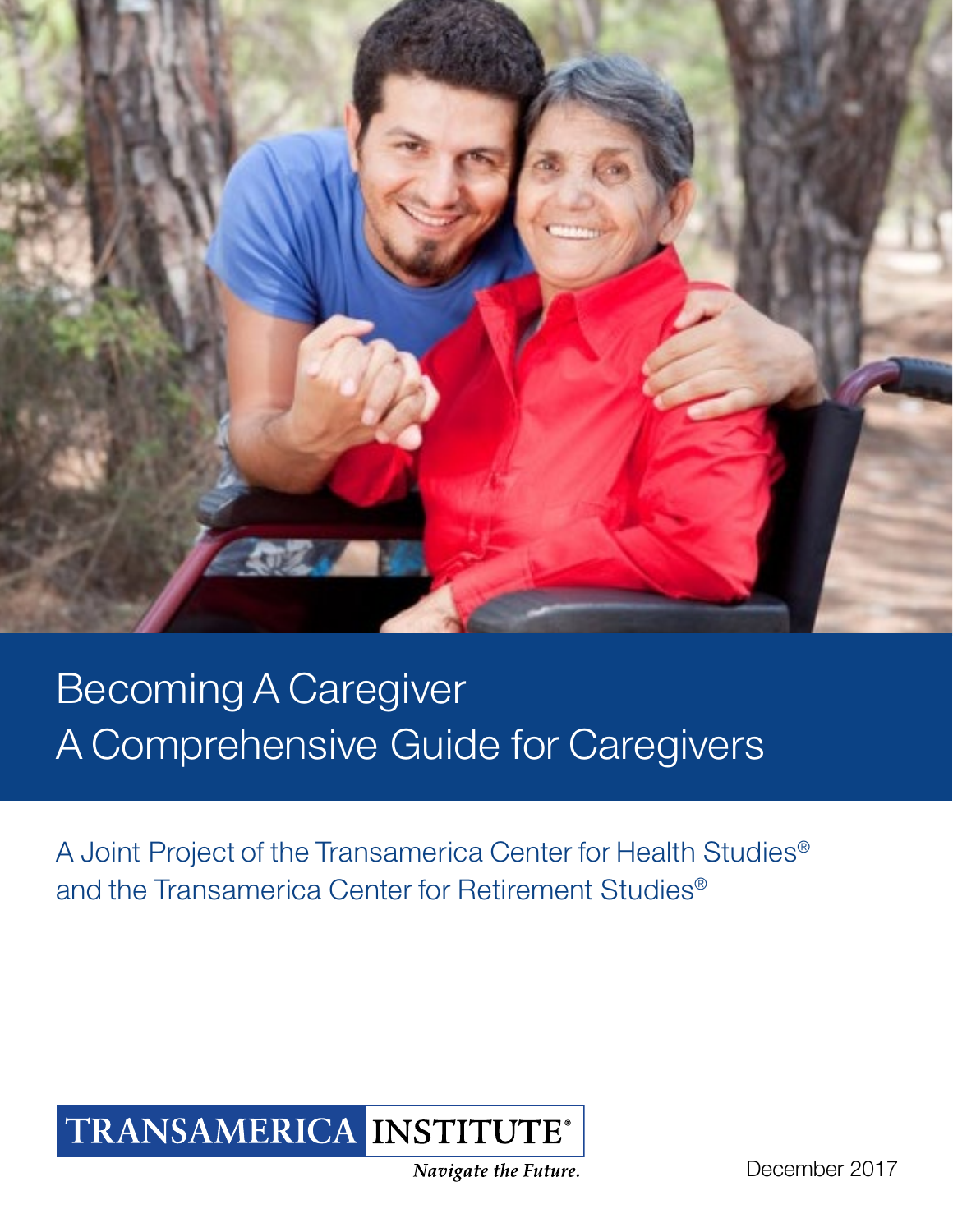## Table of Contents

| SUPPORT SERVICES AND RESOURCES FOR THE CAREGIVER  19        |  |
|-------------------------------------------------------------|--|
|                                                             |  |
| FREE AND DISCOUNTED SUPPORT SERVICES FOR CARE RECIPIENTS 24 |  |
|                                                             |  |
|                                                             |  |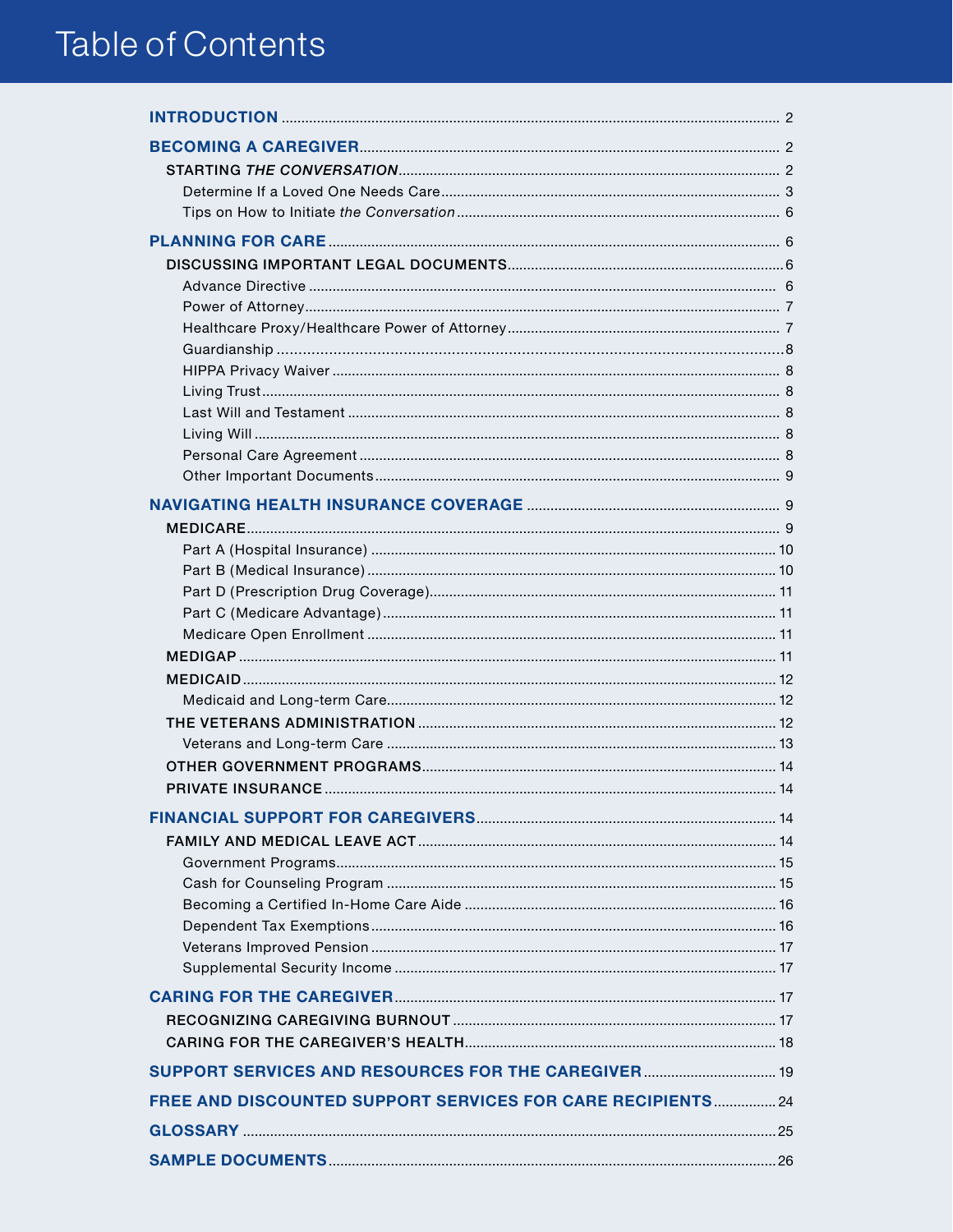*Former first lady Rosalynn Carter famously said,* " There are only four kinds of people in the world – those who have been caregivers, those who are caregivers, those who will be caregivers and those who will need caregivers."

## INTRODUCTION

At some point in most of our lives, most of us will act as a caregiver to a loved one. According to the National Alliance on Caregiving, approximately 34.2 million Americans have provided unpaid care to an adult age 50 or older in the last 12 months. As common as it is, caregiving is largely undiscussed by our society, media, and lawmakers. To better understand caregiving in America, [Transamerica Institute®](https://www.transamericainstitute.org/), released *[The Many Faces](https://www.transamericainstitute.org/caregivers-research)  [of Caregivers: A Close-Up Look at Caregiving and its Impacts](https://www.transamericainstitute.org/caregivers-research)*, a report on the status of non-professional (or family/friend) caregivers. Transamerica Institute's survey of over 3,000 non-professional caregivers examined their duties and the impact caregiving has on their lives. It gives demographic portraits of caregivers by employment status, gender, generation, household income, ethnicity, whether they are the primary caregiver, and whether they became a caregiver voluntarily.

The survey found that nine out of 10 non-professional family caregivers feel that it is important to provide a good quality of life for the person they care for, they like helping, and enjoy spending time with their care recipient. However, many caregivers are providing care at their own risk. Fifty-five percent say that their own health is taking a back seat to the health of their care recipient and 69 percent gave little or no consideration to their own financial situation when deciding to become a caregiver. Caregiving can divert time and resources away from employment, raising children, and personal care. The demands on caregivers often result in elevated stress levels and a decline in maintaining personal health. Another set of challenges involve administrative and legal barriers that can occur when helping the care recipient access medical care. In the survey, caregivers were asked what assistance and resources they needed. This guide offers an overview of legal documents, insurance information, financial information as well as resources available to caregivers and care recipients.

## BECOMING A CAREGIVER

Caring for a loved one is a responsibility that affects both the care recipient and the caregiver in several ways. As a caregiver, having legal documents in place that allow you to speak to your care recipients' doctors, insurance company, and others involved in their care is helpful and often necessary.

## STARTING *THE CONVERSATION*

According to a survey conducted by AARP, more than 90 percent of people think that it is important to have conversations about end-of-life care with their loved ones, yet fewer than 30 percent have done so. The Transamerica Institute Survey of Caregivers found that only 51 percent of caregivers have a power of attorney or medical proxy in place. And around a quarter of caregivers have discussed legal and medical documents with their care recipient, but have not written them down. One of the goals of this guide is to provide content for the conversation to begin. Caregiver advocates and medical professionals often refer to *the conversation* in which a family discusses the care of a loved one as the first step. Studies suggests that referring to an article, a lecture, or a video on caregiving helps begin *the conversation* by making it part of a normal life event that affects everyone.

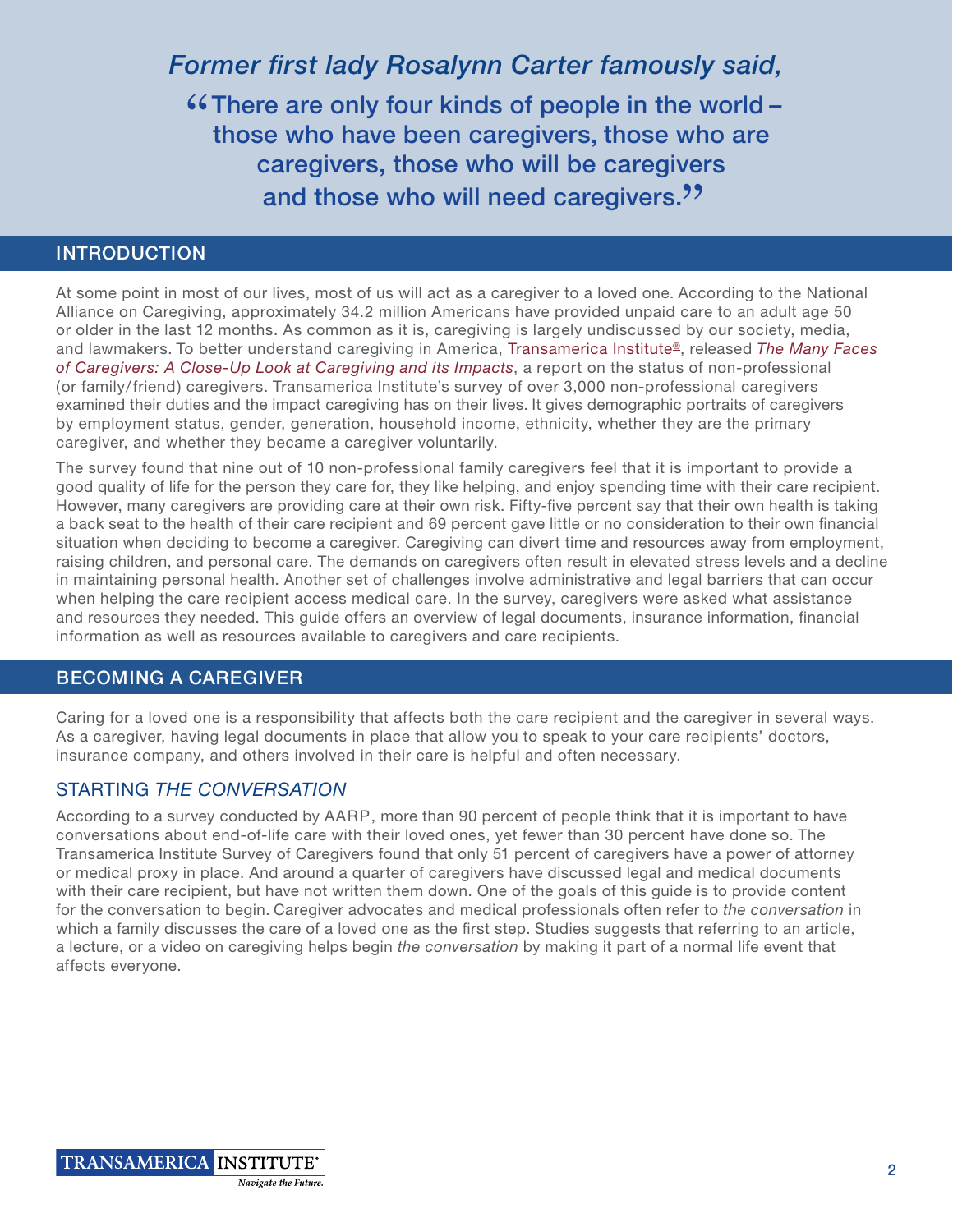| Determining that a loved one<br>needs care can be a difficult                                                                                                                               | <b>Physical/Cognitive Changes</b>                                                                                |
|---------------------------------------------------------------------------------------------------------------------------------------------------------------------------------------------|------------------------------------------------------------------------------------------------------------------|
|                                                                                                                                                                                             | • Memory loss/confusion                                                                                          |
| decision. Sometimes it happens                                                                                                                                                              | • Repetition                                                                                                     |
| suddenly when an accident or<br>unexpected health event occurs                                                                                                                              | • Hallucinations                                                                                                 |
| to a loved one (such as a stroke                                                                                                                                                            | • Loss of muscle function/motor control                                                                          |
| or fall) which results in the need                                                                                                                                                          | • Problems with balance                                                                                          |
| for personal care. But often,<br>there is a more gradual change                                                                                                                             | • Frequent falls                                                                                                 |
| in health and physical ability<br>and their need for assistance to<br>function day to day. Identifying<br>these early indicators can help<br>facilitate planning for a loved<br>one's care. | • Difficulties performing routine activities of daily living<br>(e.g., bathing, dressing, walking, eating, etc.) |
|                                                                                                                                                                                             | • Changes in physical appearance<br>(e.g., weight loss, poor hygiene, etc.)                                      |
|                                                                                                                                                                                             | • Difficulty driving                                                                                             |
|                                                                                                                                                                                             | <b>Home Environment Changes</b>                                                                                  |
| (See Care Needs Assessment Tool).                                                                                                                                                           | • Unusual odors                                                                                                  |
| <b>SIGNS TO LOOK FOR:</b>                                                                                                                                                                   | • Carpet stains or spills                                                                                        |
| <b>Emotional Changes</b>                                                                                                                                                                    | • Pots and pans with burns                                                                                       |
| · Mood swings/changes in emotional state                                                                                                                                                    | • Unopened mail or unpaid bills                                                                                  |
| · Anti-social behavior/isolation                                                                                                                                                            | • Limited food supply                                                                                            |
| • Abusive behavior/outbursts                                                                                                                                                                | • Unfilled prescriptions                                                                                         |

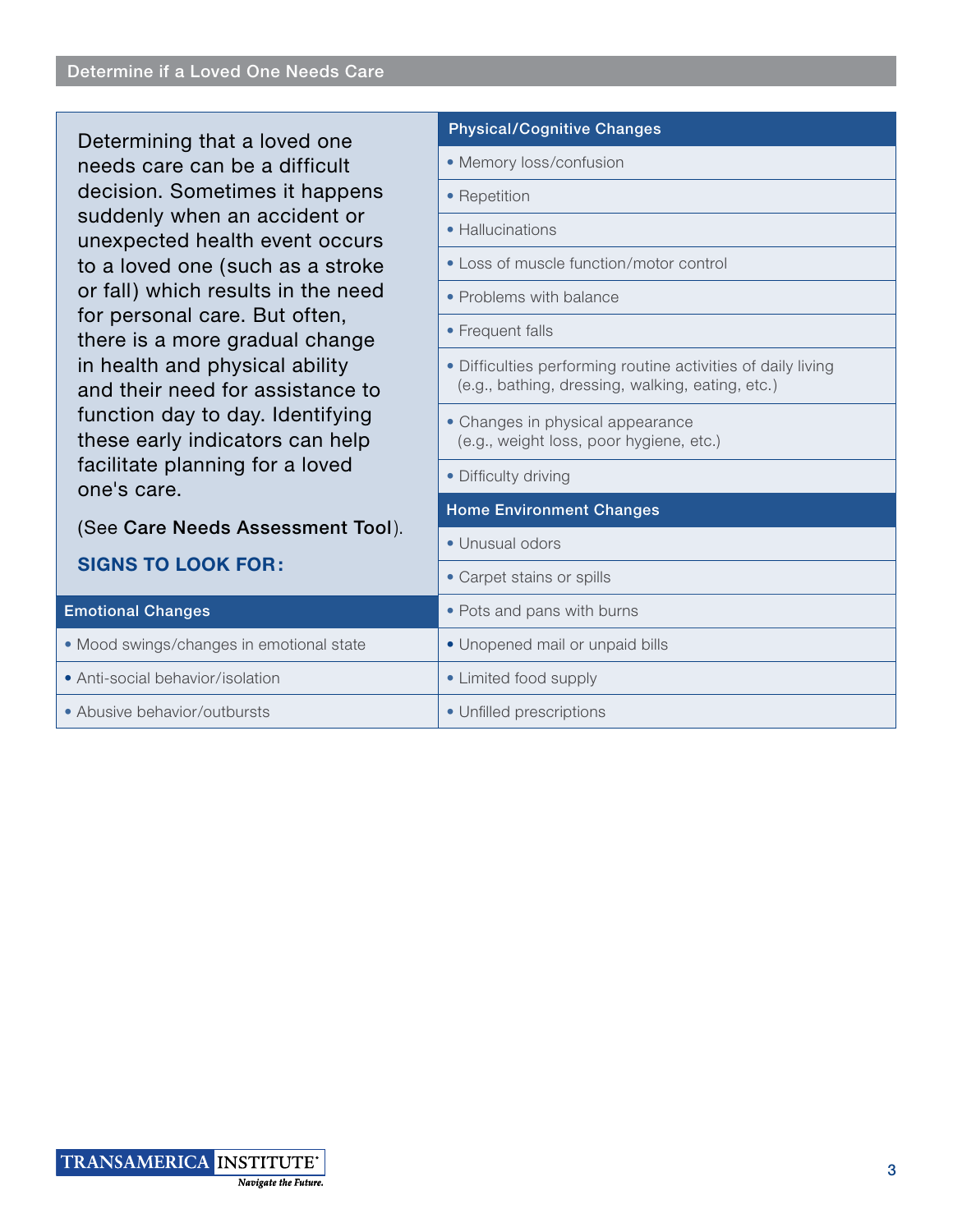## Care Needs Assessment Tool

DIRECTIONS: Assess your loved one's needs by completing each section of the checklist. If you are unsure of some of the questions, ask your loved one. The purpose of this assessment is to help facilitate a discussion with the care recipient about the type and level of care they need.

| <b>Alone</b> | With some help | <b>With much help   Activities of Daily Living (ADLs)</b>      |
|--------------|----------------|----------------------------------------------------------------|
|              |                | Can dress and undress?                                         |
|              |                | Can take a bath or shower?                                     |
|              |                | Cares about personal hygiene, personal health, and well-being? |
|              |                | Can go to the bathroom?                                        |
|              |                | Can eat and prepare meals?                                     |
|              |                | Can get in and out of bed?                                     |
|              |                | Can walk, climb stairs, and move around?                       |

| <b>Alone</b> | With some help | With much help   Instrumental Activities of Daily Living (ADLs) |
|--------------|----------------|-----------------------------------------------------------------|
|              |                | Make and receive phone calls?                                   |
|              |                | Shop for groceries or personal items?                           |
|              |                | Drive or use public transportation?                             |
|              |                | Pay bills and manage finances?                                  |
|              |                | Do laundry?                                                     |
|              |                | Manage household chores (e.g., cleaning house or apartment)?    |
|              |                | Manage medications and general health?                          |

| No change | Some change | <b>Major change</b> | <b>Physical Status</b>                           |
|-----------|-------------|---------------------|--------------------------------------------------|
|           |             |                     | Change in hearing?                               |
|           |             |                     | Change in vision, orientation, and perception?   |
|           |             |                     | Change in balance/muscle function/motor control? |
|           |             |                     | Change in bladder or bowel control?              |
|           |             |                     | Ability to walk?                                 |
|           |             |                     | Change in health status/condition?               |
|           |             |                     | Change in weight?                                |
|           |             |                     | Change in personal hygiene or appearance?        |

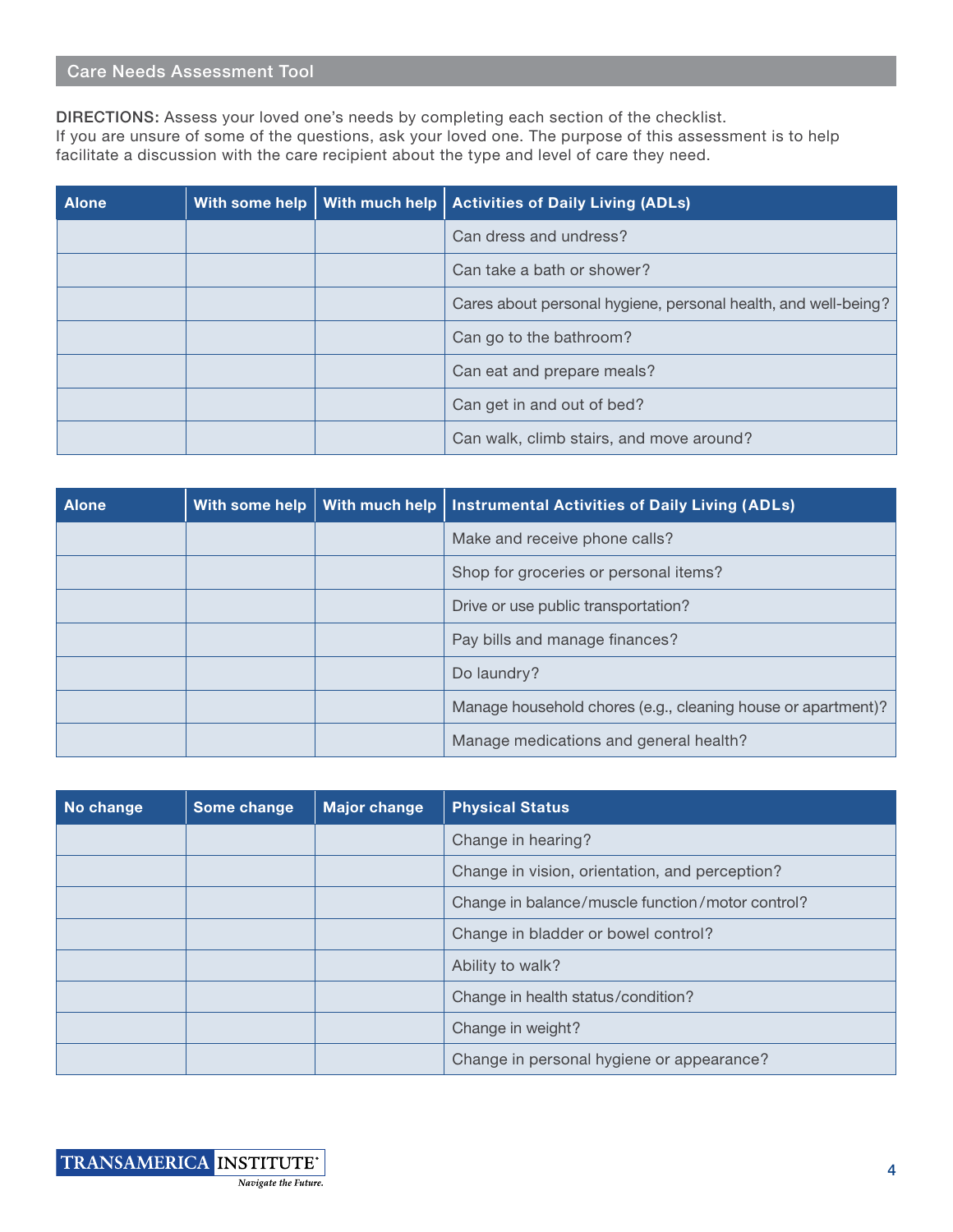## Care Needs Assessment Tool *(continued)*

| No change | Some change | <b>Major change</b> | <b>Cognitive Status</b>                       |
|-----------|-------------|---------------------|-----------------------------------------------|
|           |             |                     | Change in memory?                             |
|           |             |                     | Change in decision-making/judgment?           |
|           |             |                     | Maintains a positive attitude?                |
|           |             |                     | Change in emotional state (e.g. mood swings)? |
|           |             |                     | Interest in socializing and going out?        |

| <b>Yes</b> | <b>No</b> | <b>Sometimes</b> | <b>Home Environment</b>                      |
|------------|-----------|------------------|----------------------------------------------|
|            |           |                  | Can live alone comfortably and safe?         |
|            |           |                  | Burned pots or pans?                         |
|            |           |                  | Broken plates or glasses?                    |
|            |           |                  | Unusual odors in floor or carpet?            |
|            |           |                  | Change in home maintenance?                  |
|            |           |                  | Change in pet care or plant care?            |
|            |           |                  | Expired/spoiled food in the home?            |
|            |           |                  | Broken appliances?                           |
|            |           |                  | Doors and windows secure and locked?         |
|            |           |                  | Furniture accessible and accommodates needs? |

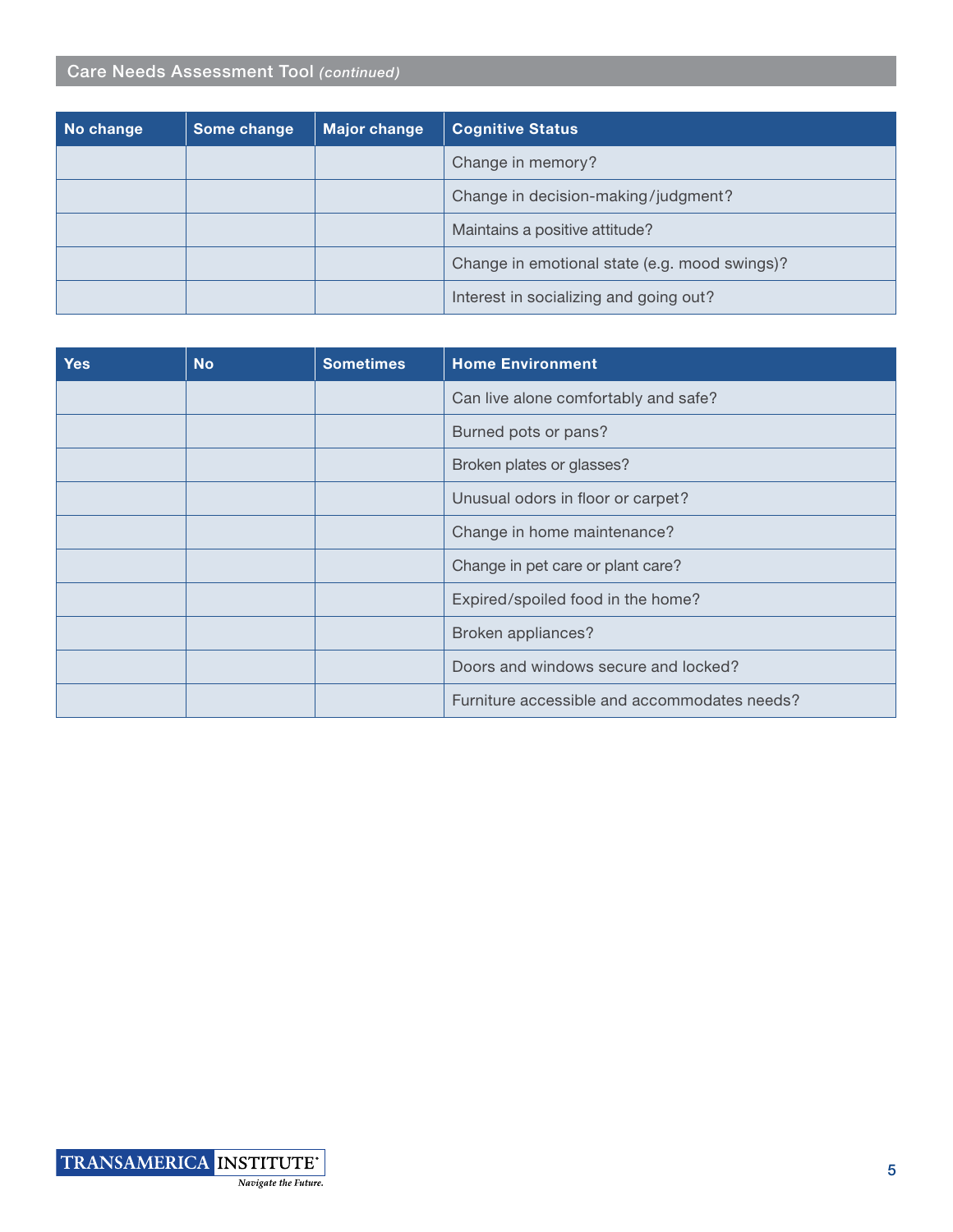## Tips on How to Initiate *the Conversation*

Discussing appropriate long-term care for a loved one can be difficult and uncomfortable for both the care recipient and their family and friends. It can be hard to find the right time to initiate *the conversation* and deciding how to bring up the topic can be stressful.

## Below are a few tips to consider when initiating the conversation:

#### Choosing the right time and place

• Select a location where the care recipient feels comfortable and a time that is most appropriate and not rushed.

#### Look for an opening

- Do not initiate the conversation by ordering or patronizing. Avoid acting like a parent by telling them what to do.
- The topic should be incorporated into the conversation gradually and not forced. For example, talking about a news article or segment can raise the topic.

#### Listen and respect the care recipient's wishes

- When discussing a long-term care plan, it is important that the care recipient's wishes, consent, and support are accounted for in each step of the process.
	- Understand the priorities of your care recipient (housing, type of care, etc.).
- A primary caregiver can be appointed and the extent of their role should be discussed relative to other caregivers.

#### Be prepared to answer questions and concerns

- The care recipient may be concerned or scared and may have numerous questions at the end of *the conversation*. Materials that can help answer their concerns should be made available.
- If possible, share examples or narratives of people's experiences with long-term care as well as pamphlets for different housing options if necessary.
- Give them time to process all the information from *the conversation*.

## PLANNING FOR CARE

## DISCUSSING IMPORTANT LEGAL DOCUMENTS

As mentioned above, caregiving is often not planned, but rather the need arises quickly and unexpectedly from an illness, injury, or from the onset of dementia. Having certain documents in place prior to the need for caregiving can aid the caregiver with the medical and financial aspects of care so they can spend more time on providing comfort and companionship to their loved one.

Granted, discussing these documents is the first challenge. However, knowing the care recipient's wishes regarding where they will live, what type of medical care they will accept or decline, and who they wish to delegate to make medical and financial decisions on their behalf will reduce stress and confusion when the need for care arises. Having some simple legal documents in place before care is needed will allow you to spend time on what is important — spending time with the care recipient. Below is a list of important documents and legal terms that are helpful.

## Advance Directive

As explained by the American Medical Association, "Advance Directives, whether oral or written, advisory or a formal statutory document, are tools that give patients of all ages and health status the opportunity to express their values, goals for care, and treatment preferences to guide future decisions about health care." Put simply, an Advance Directive is a patient's way of letting medical professionals know what medical interventions they will accept or decline when they are no longer able to speak for themselves. Advance Directives can include instructions on the use of breathing machines, organ donations, dialysis machines, or simply whether or not

*(continued on page 7)*

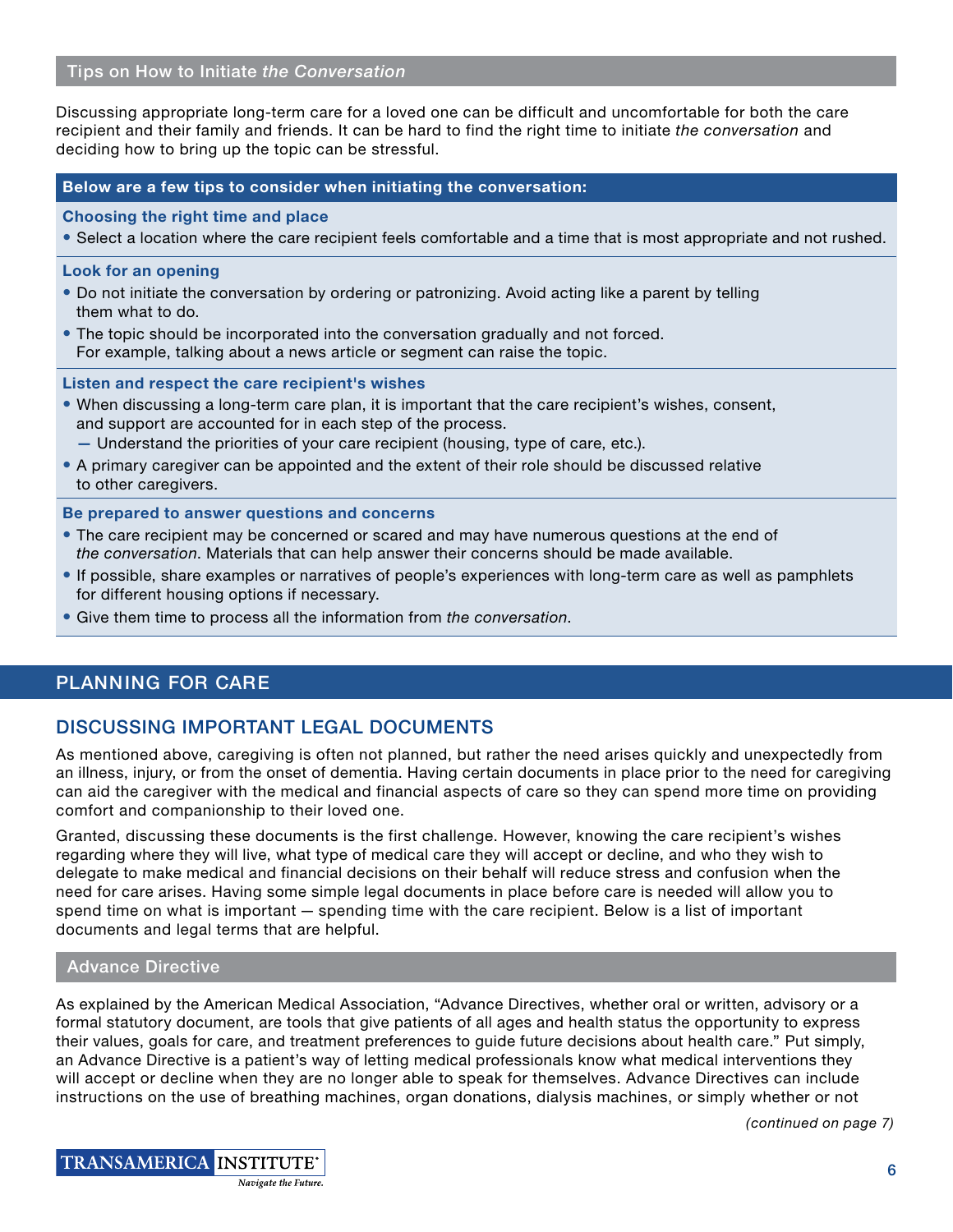the person wants to be resuscitated when their life is at risk. Sometimes referred to as a living will, an Advanced Directive is limited to end-of-life care when the person is unable to speak for themselves, while a power of attorney or healthcare proxy (see below for explanation) covers overall medical decisions.

Each state has Advance Directive forms through the office of the state's Attorney General or by visiting CaringInfo at:<http://www.caringinfo.org/i4a/pages/index.cfm?pageid=3289>

## Examples of end-of-life medical decisions when preparing an Advance Directive:

## Cardiopulmonary Resuscitation (CPR)

• Group of procedures used when a patient has a cardiac/respiratory arrest. Resuscitation procedures include chest compressions, electrical stimulation, medication, or a tube insertion through the mouth or nose that is connected to a mechanical ventilator.

## Do Not Resuscitate (DNR) and Do Not Attempt to Resuscitate (DNAR) Orders

• According to the American Medical Association, "Orders not to attempt resuscitation (DNAR orders) direct the healthcare team to withhold resuscitative measures in accord with a patient's wishes. DNAR orders can be appropriate for any patient medically at risk of cardiopulmonary arrest, regardless of the patient's age or whether or not the patient is terminally ill. DNAR orders apply in any care setting, in or out of hospital, within the constraints of applicable law."

• DNR can be canceled at any time by informing the physician.

## Do Not Intubate (DNI) Order

• Similar to the DNR, a DNI order prevents healthcare professionals from performing an intubation which is the placement of a tube in the mouth or nose to support breathing with a mechanical ventilator. Refusing intubation does not mean refusal of other techniques of resuscitation.

## Artificial Nutrition and Hydration

• Treatment options that help a patient to receive nutrition and hydration when they can no longer receive food and fluids by mouth.

## Power of Attorney

According to the American Bar Association, "a power of attorney gives one or more persons the power to act on your behalf as your agent." Further, "a power of attorney is accepted in all states, but the rules and requirements differ from state to state." A power of attorney can allow an individual to make financial decisions such as signing checks to pay bills, handling tax returns, selling a home, speaking to insurance companies, doctors, and making decisions about medical treatment. Generally speaking, "the power may be limited to a particular activity, such as closing the sale of your home, or be general in its application. The power may give temporary or permanent authority to act on your behalf. The power may take effect immediately, or only upon the occurrence of a future event, usually a determination that you are unable to act for yourself due to mental or physical disability. The latter is called a "springing" power of attorney. A power of attorney may be revoked, but most states require written notice of revocation to the person named to act for you."

## Healthcare Proxy/Healthcare Power of Attorney

Healthcare proxy is essentially a power of attorney for medical decisions. It allows a designated person to make choices about treatments, doctors, and other health-related matters when the care recipient cannot speak for themselves. The level of decision authority is decided by the care recipient; it can range from giving full authority to the designee to make all healthcare-related decisions, or only specified decisions.

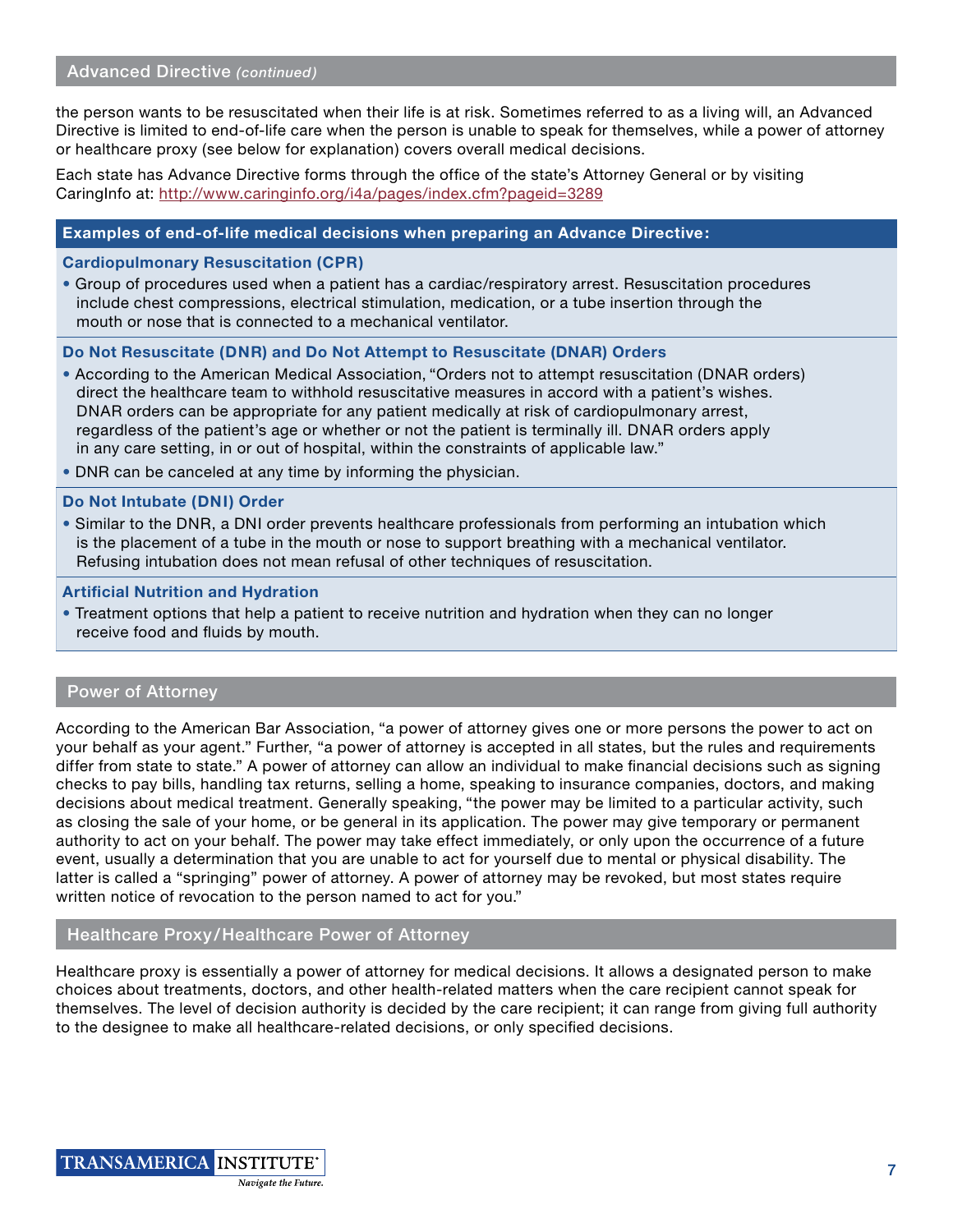## Guardianship

As defined by the American Bar Association, "adult guardianship is the legal means by which a court gives one person or entity the duty and power to make personal and/or property decisions for another, based upon a finding that an adult is not able to make his or her own decisions. A judicial finding of "incapacity" may be based on medical, cognitive, and functional elements, as set out in state law." Also, "individuals subject to guardianship may be older persons with dementia, adults of any age with intellectual or developmental disabilities, people with mental illness, people with brain injuries or substance abuse – and often individuals with a combination of these conditions." Once the court appoints the guardian, they "may have authority over a person's health and personal affairs, financial and property affairs, or both."

For more information:

[https://www.agingcare.com/articles/how-to-get-guardianship-of-elderly-parents-140693.html](https://www.agingcare.com/articles/how-to-get-guardianship-of-elderly-parents-140693.htm)

## HIPAA Privacy Waiver

A helpful form to have in place is a HIPAA (the Health Insurance Portability and Accountability Act – provides data privacy and security safeguards for an individual's medical information) waiver/release which grants access to a designated individual to discuss the health conditions and information of a loved one with medical professionals and health insurance companies.

HIPAA privacy waiver CaringInfo: [https://www.caring.com/forms/hipaa-release-form/free-hipaa-release-form.pdf](https://www.caring.com/forms/hipaa-release-form/free-hipaa-release-form.pdf  )

## Living Trust

A legal document that allows the primary individual (designee) or a named trustee the power to transfer ownership or title of the primary individual's assets into a trust. While the primary individual still maintains control of those assets throughout their lifetime, the living trust names those who will receive the assets from the primary individual's trust upon their death.

## Last Will and Testament

Last Will and Testament is a document prepared by an individual that outlines who will receive the assets upon that person's death. An *executor* is also assigned by the individual to implement what is stated in the Will. The *executor* needs to be someone who has no conflict of interest and can be given full, complete confidence to carry out the stated instructions of the deceased (in the Will).

## Living Will

A written declaration which states an individual's healthcare wishes in terms of their healthcare preferences and end-of-life decisions. It can be very detailed and can include the types of treatment options the individual is willing and unwilling to undergo. It is important to note that a Living Will only outlines the individual's instructions about their healthcare treatment options, but it does not designate an agent to make those decisions.

## Personal Care Agreement

A formal contract between the care recipient and the caregiver which outlines the care that the caregiver will provide and the compensation that the caregiver will receive for those services. The contract is applicable regardless of whether or not the caregiver is a family member, friend, or healthcare professional. The personal care agreement should be discussed between the care recipient and the caregiver in order to avoid any future conflict. Even if the caregiver will not receive any financial compensation, it is still highly recommended for both care recipient and caregiver to discuss the types of care that will be provided to ensure mutual understanding.

*(continued on page 9)*

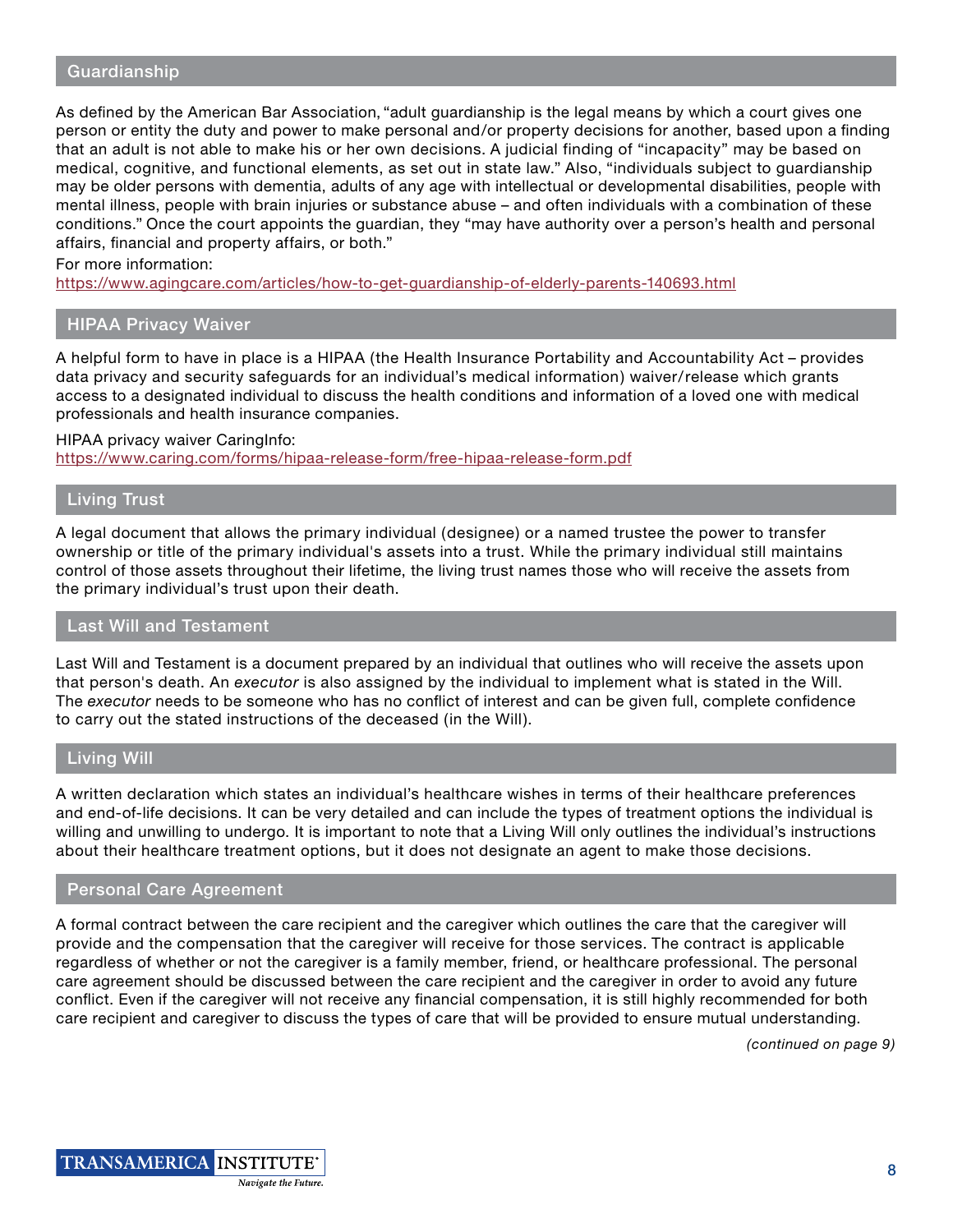Personal Care Agreement *(continued)*

## Information to include in the personal care agreement includes:

- Start of care and end date, if known
- Description of services that will be provided by the caregiver
- Number of hours for each service and compensation rate, if applicable
- Location where the services will be provide
- Statement disclosing that the terms of the agreement can be modified

#### Other Important Documents

Additional documents that are important to locate and have organized for both care recipients and caregivers include the following:

- Medical records
- Birth certificate
- Insurance policies including Medicare/Medigap policy information
- Pension or 401(k) statements
- Bank and investment statements
- Social Security benefit/payment information
- Loan agreements
- Stock and Bond certificates and statements
- Mortgage documents
- Tax records and tax-related documents
- Vehicle title(s)

## NAVIGATING HEALTH INSURANCE COVERAGE

As a caregiver, managing health insurance coverage for a care recipient is an important responsibility. Understanding the different types of health coverage that are available and the different ways of paying for healthcare can empower care recipients to achieve the best value from their health coverage.

Listed below are some of the types of health insurance coverage options that are available:

## MEDICARE

Medicare is a national health insurance program administered by the Center for Medicare & Medicaid Services (CMS) for individuals age 65 and older. However, individuals under the age of 65 who have End-Stage Renal Disease (ESRD) or amyotrophic lateral sclerosis ( ALS/Lou Gehrig's disease ) or receive Social Security Disability Insurance (SSDI) are also eligible for Medicare. Although, Medicare helps to pay for some health expenses, it does not cover long-term care.

#### There are two types of Medicare:

original Medicare (Part A, Part B, and Part D) OR Medicare Advantage (Part C)

Each type and each part include many different plan options. Information about specific Medicare plans can be found at [www.Medicare.gov/find-a-plan](http://www.Medicare.gov/find-a-plan). The online Medicare Plan Finder has comparisons of the costs of different plans, their covered services, their quality ratings, and more.

## Part A (Hospital Insurance)

Medicare Part A is hospital insurance that provides coverage for inpatient care received through acute care hospitals, long-term care hospitals, inpatient rehabilitation facilities, and mental health care centers among others. Medicare Part A coverage also includes limited home health services, skilled nursing facility care, and hospice care. Medicare Part A is free for those who receive or are eligible to receive Social Security benefits.

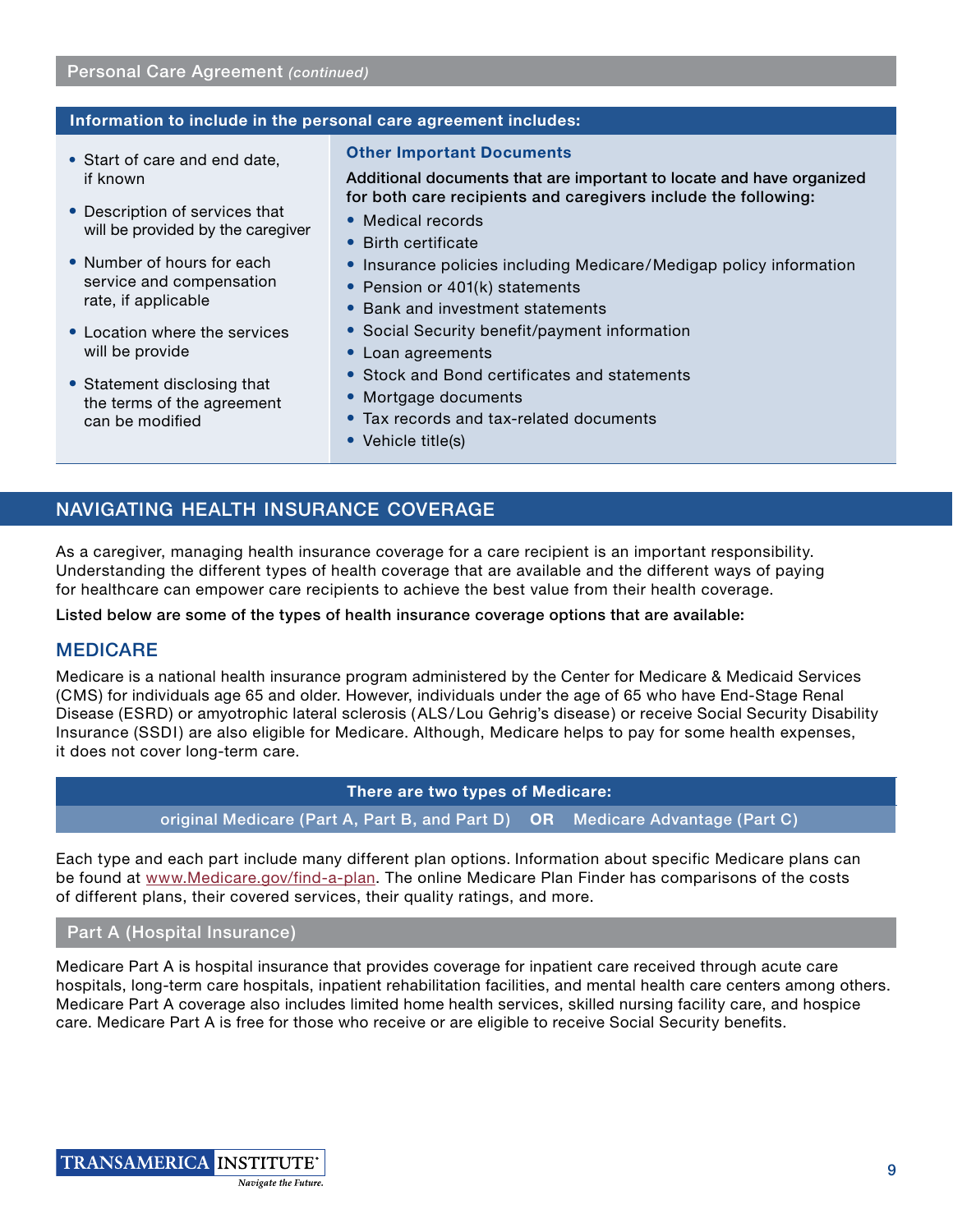Eligibility for Medicare Part A:

### Qualify for Medicare Part A:

- 65 or older and a U.S. permanent legal resident for at least five consecutive years.
- Receiving, or are eligible for, retirement benefits from Social Security or the Railroad Retirement Board.
- Under 65 and have received Railroad Retirement disability benefits for the prescribed time and you meet the Social Security Act disability requirements.
- Individual or spouse had Medicare-covered government employment.
- Under 65 and have End-Stage Renal Disease (ESRD) or amyotrophic lateral sclerosis (ALS/Lou Gehrig's disease).

When not eligible for premium-free Medicare Part A, an individual can buy Part A by paying a monthly premium if:

- Age 65 or older, enrolled in Part B, and are either a citizen or a permanent resident who has lived in the United States for five consecutive years immediately before the month in which the individual applies.
- Depending on income and assets, you may pay up to \$411 each month in 2017. The specific amount paid will depend on work history and financial situation.

## Part B (Medial Insurance)

Medicare Part B is medical insurance that provides coverage for outpatient care, preventive services, ambulance services, and medical equipment. Other additional coverage includes part-time or sporadic home health and rehabilitative services. In addition to the eligibility requirements for Medicare Part A mentioned above, an individual may qualify for Medicare Part B if they receive disability benefits or are under the age of 65, but have ESRD or ALS /Lou Gehrig's disease.

Most Part B benefits are subject to yearly deductibles, out-of-pocket copayments, coinsurance, and monthly premiums. Some people who have income or resources higher than a set amount may need to pay higher Part B premiums as determined by the Social Security Administration. Individuals with limited income and resources may be eligible to receive assistance with Part B payments through a variety of programs such as Medicaid.

## Eligibility for Medicare Part B:

Qualify for Medicare Part B:

- Eligible for premium-free Part A
- Not eligible for premium-free Part A but are 65 years and older and a citizen of the United States or resident or permanent residence and have lived in the United States for five consecutive years before the month during which the individual enrolls in Part B.

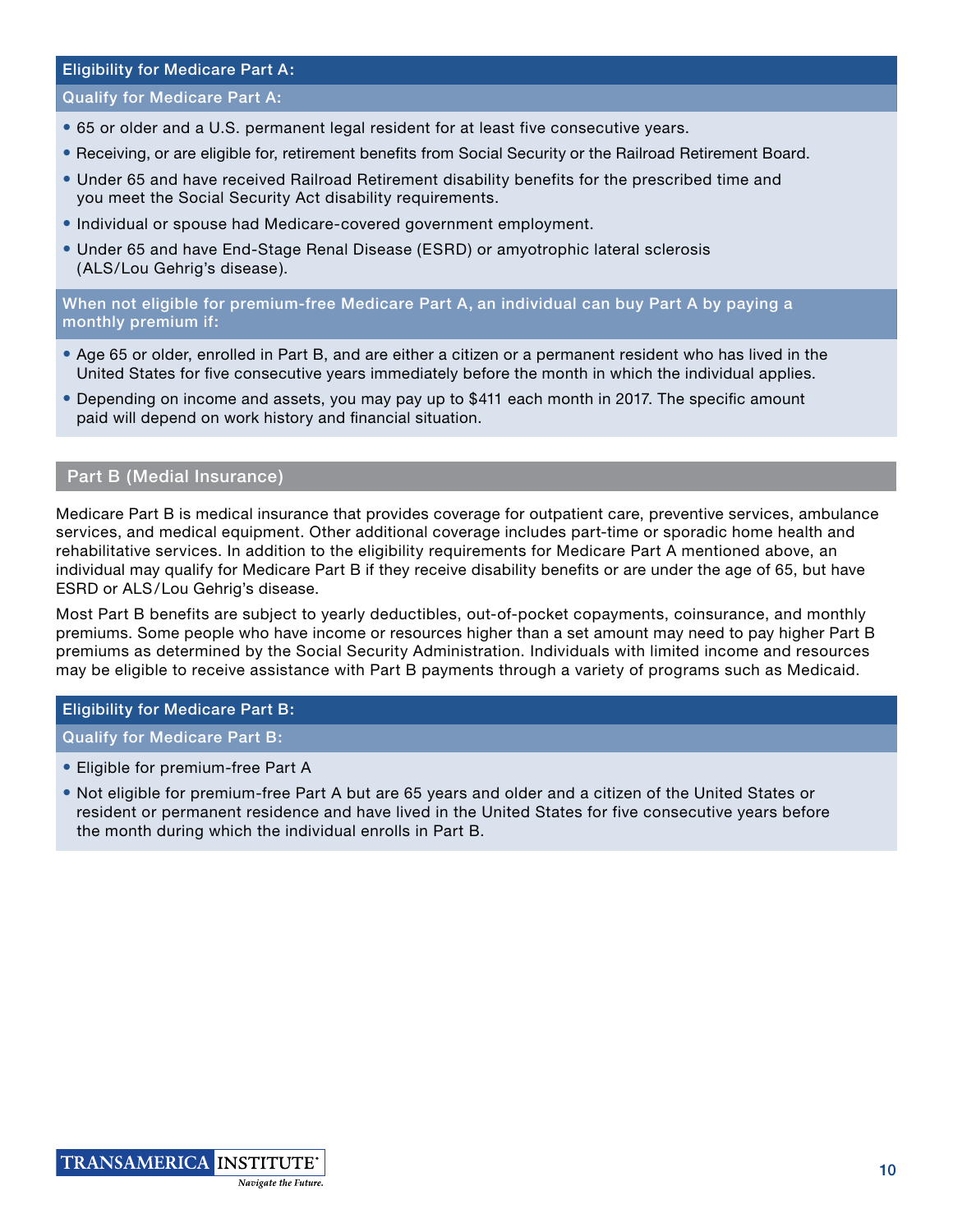## Part D (Prescription Drug Coverage)

Plans administered by private insurance companies but are regulated by the government to provide prescription drug coverage that is not included in Parts A and B. Different Part D plans may have different formularies (lists of which drugs they cover), different premiums (which may be higher if you have a higher income), and different deductibles, copayments, and coinsurance amounts. Some Part D plans require prior authorization before filling certain prescriptions, and may have limits on the quantity of medications received at one time.

Medicare Part D has unusual coverage for prescription drugs, including a gap called the *donut hole*. The 2018 Medicare Part D standard benefit includes a deductible of \$405 (amount that beneficiaries must pay out-of-pocket before their insurance benefits kick in) and a 25 percent co-insurance payment up to the initial coverage maximum of \$3,750 (just for prescription drug costs). Once the total annual drug costs exceed \$3,750, patients reach the coverage gap (the donut hole). During the coverage gap stage, after \$3,750 in prescription drug costs, beneficiaries pay a larger percentage until their total out-of-pocket spending reaches \$5,000. At \$5,000 of out-of-pocket prescription drug spending, beneficiaries reach catastrophic coverage, where they pay either 5 percent of total drug cost or \$3.35 for generics and \$8.35 for brand-name drugs.

More about the different parts of Medicare on our Medicare Guide: <https://www.transamericacenterforhealthstudies.org/affordable-care-act/medicare-guide>

## Part C (Medicare Advantage)

Separate from original Medicare (Parts A, B, and D), Medicare Advantage /Part C plans are private insurance plans that provide coverage for hospital, medical, and prescription drugs. Every Medicare Advantage/Part C plan covers all of the benefits of Original Medicare except for hospice care and some care in clinical research studies.

Many Medicare Advantage /Part C plans offer vision, hearing, and dental services. Medicare Advantage/Part C plans may have monthly premiums in addition to the Part B premium, but have yearly limits on the amount that is required out-of-pocket. Different Medicare Advantage/Part C plans may have different deductibles, copayments, and coinsurance policies to compare prior to choosing a plan. They also have different requirements on which doctors and which facilities are covered. Registration for Medicare Advantage/Part C is available during an individual's initial enrollment period or during annual enrollment periods.

## Medicare Open Enrollment

Individuals are first eligible to enroll in Medicare during the seven months around their 65th birthday (three months before, the month of, and three months after). For example, a person turning 65 in July is eligible to enroll in Medicare from April through October of that year. Those who do not enroll in Medicare by the end of the third month after their 65th birthday are subject to a lifetime penalty and higher monthly fees after enrollment. For instance, if someone misses the initial enrollment period for Part B, he or she faces an additional monthly premium of 10 percent for every full 12 months he or she was eligible but did not enroll, for life. Registration for Medicare Advantage/Part C is available during initial enrollment period or during annual open enrollment periods without penalty.

Individuals already enrolled in Medicare can make changes to their plan during the annual open enrollment period that takes place November 1st through December 15th. Health plans and benefits ( including costs) change every year, so it is important for everyone to consider their current healthcare plan during open enrollment and make any necessary changes to their coverage.

To apply for Medicare visit the Social Security Administration: [www.ssa.gov](https://www.ssa.gov/)

## [MEDIGAP](https://www.ssa.gov/)

Medigap is supplemental insurance sold by private companies that covers services that are not covered by Medicare Parts A, B, and D (original Medicare) such as copayments, coinsurance, deductibles, and other services or supplies. However, Medigap plans are not necessary for those covered under Medicare Part C (Medicare Advantage).

 *(continued on page 12)*

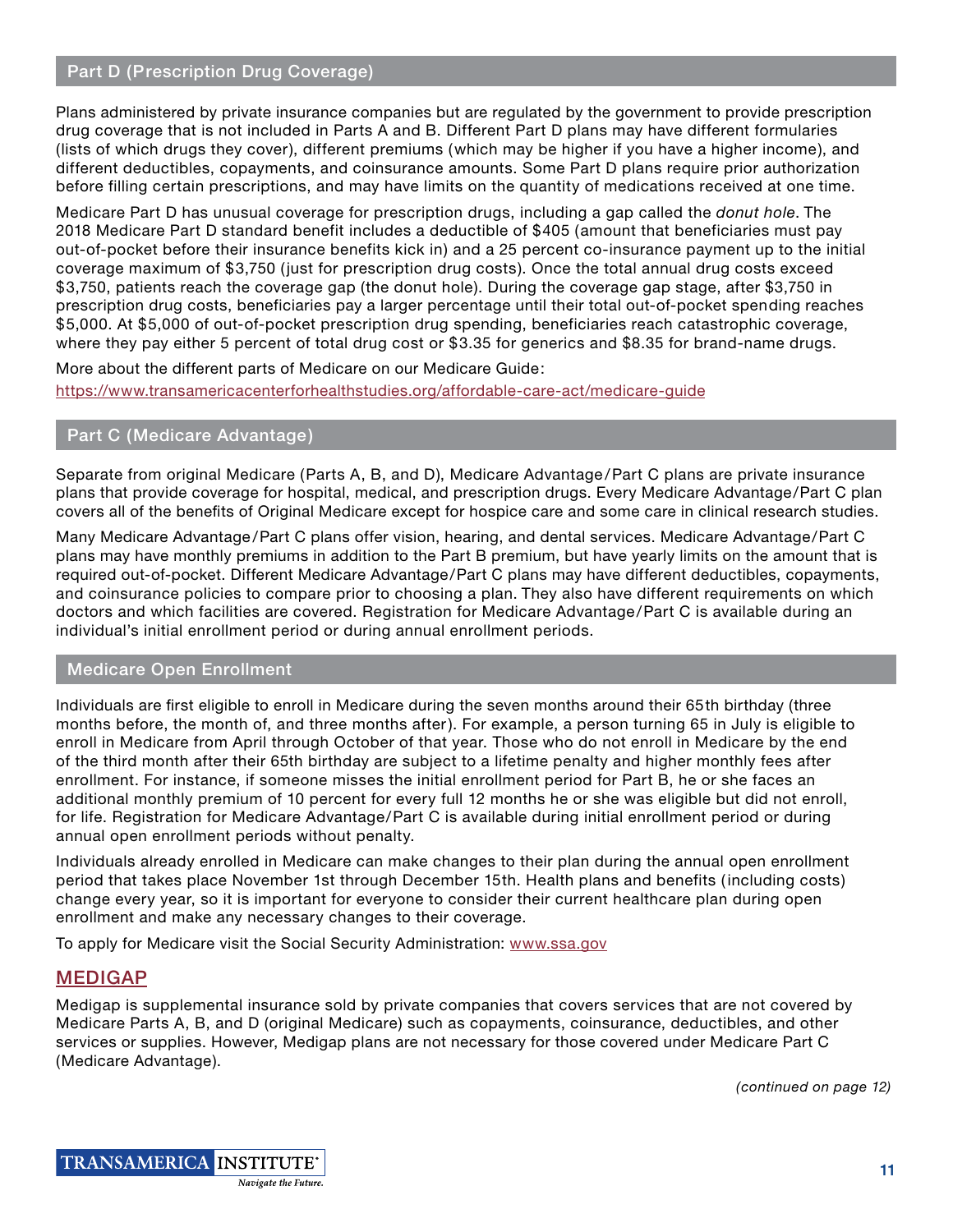## MEDIGAP *(continued)*

The Medigap initial enrollment period is different from the Medicare initial enrollment period, taking place slightly later and once an individual is enrolled in Medicare – the six-month period that begins on the first day of the month in which they turn 65 and are enrolled in Part B. If not enrolled in Part B when they first turn 65, then their Medigap open enrollment period does not begin until they obtain Part B. If an individual waits to enroll in Medigap until after their six-month Medigap open enrollment period is over, they may have limited Medigap options and may be required to pay higher fees.

If an individual is enrolled in a Medicare Advantage plan, it is illegal for anyone to enroll them in a Medigap policy unless they are switching back to original Medicare. However, if an individual has a Medigap plan, they may join a Medicare Advantage plan, but they cannot use a Medigap plan to pay for Medicare Advantage copayments, deductibles, or premiums as they might for an original Medicare plan.

## MEDICAID

Medicaid is a joint federal and state program that provides health coverage to low income adults, children, pregnant women, elderly adults and individuals with disabilities.

Medicaid can provide supplemental coverage to Medicare recipients, known as *dual-eligible* individuals, who qualify for both Medicare and Medicaid based on their income. Medicaid benefits for dual-eligible individuals include coverage of full or partial co-payments, co-insurance and deductibles.

## Medicaid and Long-Term Care

Generally speaking, Medicaid covers long-term care only if an individual meets the following eligibility criteria:

| <b>Financial Criteria</b>                                                                                                                                                                                                                                                                          | <b>Functional Criteria</b>                                                                                                                                                                                                                                                                                                             | <b>General Criteria</b>                                                                                                                           |
|----------------------------------------------------------------------------------------------------------------------------------------------------------------------------------------------------------------------------------------------------------------------------------------------------|----------------------------------------------------------------------------------------------------------------------------------------------------------------------------------------------------------------------------------------------------------------------------------------------------------------------------------------|---------------------------------------------------------------------------------------------------------------------------------------------------|
| Proof of financial need to cover<br>long-term care expenses<br>• Limited assets and income -<br>assets that are exempt in the<br>evaluation include a primary<br>residence, personal belongings,<br>one motor vehicle, property<br>necessary to self-support, and<br>life insurance under \$1,500. | Need for long-term care services<br>based on an evaluation conducted<br>by a medical specialist<br>• Assessment evaluates whether<br>an individual can perform the<br>daily living activities and<br>determines whether an individual<br>qualifies for nursing home care,<br>assisted living, or home and<br>community-based services. | • Age 65 or older or<br>permanently disabled or blind<br>• A U.S. citizen or permanent<br>resident<br>• Resident of the state<br>where they apply |

To apply for Medicaid, contact the state Medicaid (may be called something different than 'Medicaid' in different states) assistance office.

## THE VETERANS ADMINISTRATION

In addition to Medicare and Medicaid, veterans and their families have additional health insurance options available to them. The Veterans Administration (VA) provides exclusive healthcare services for veterans in VA medical facilities. VA benefits may be received in conjunction with other health insurance or as stand-alone coverage. Enrollment in VA is optional and can be terminated or reinstated. It is generally available to veterans of any age who were honorably discharged from active military service after at least two years, and reserve members who completed the full period for which they were called or ordered to active duty. Costs vary depending on years of service, income, and the nature of the care. All service-related care is free within the VA system.

Another health insurance option available for military service members is *TRICARE*, which is provided by the Department of Defense for active duty personnel military retirees (those who completed 20 years of service), and their dependents. It may also be used in conjunction with other health insurance or as stand-alone coverage. To enroll, veterans must also be registered in the Defense Enrollment Eligibility Reporting System (DEERS). Veterans may enroll in Medicare or Medicaid while receiving VA or TRICARE, but cooperation between the programs varies.

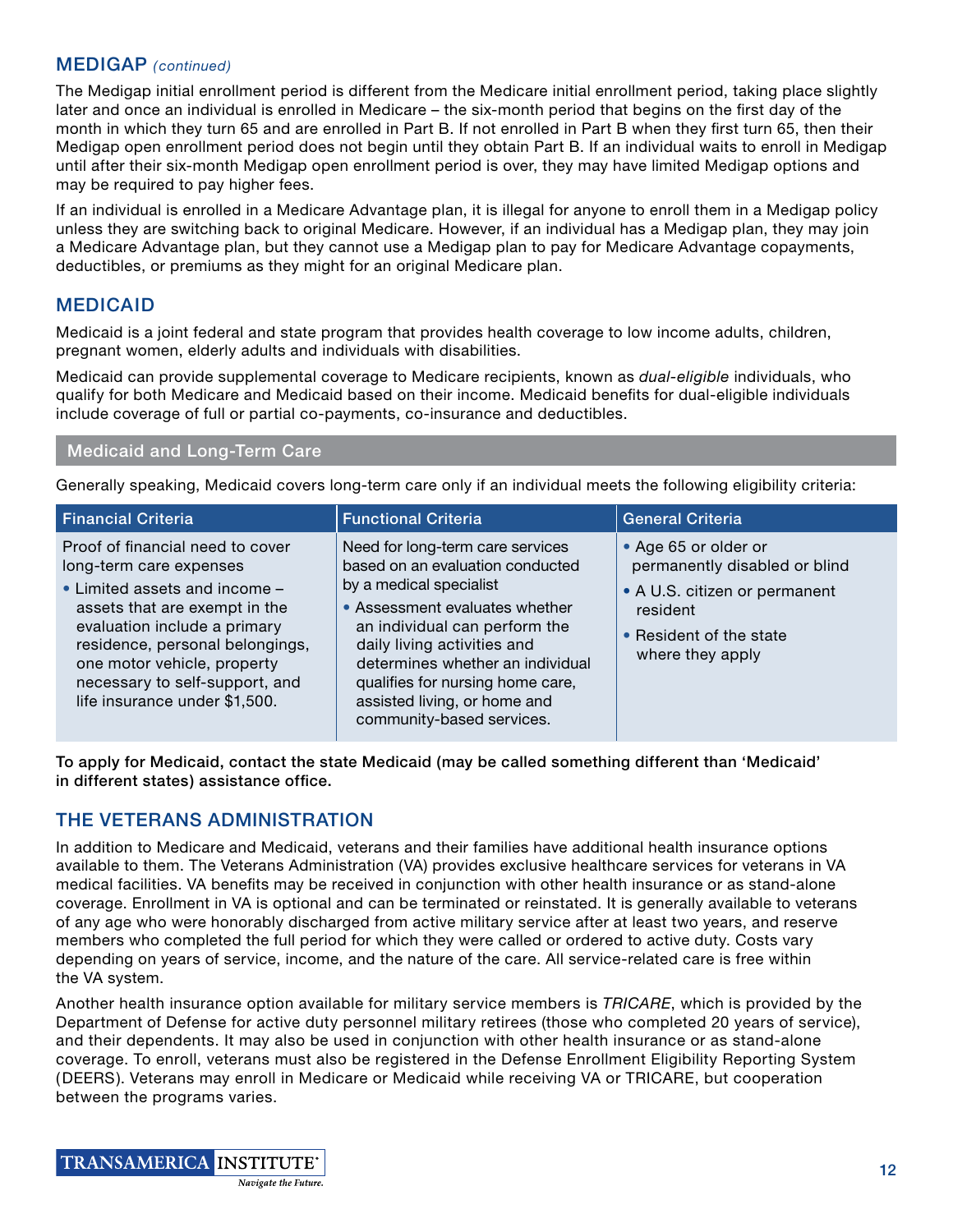## To qualify for long-term care benefits from the VA, a Veteran must meet the following criteria:

- Have a service-related disability of 70 percent or higher.
- Be unemployable and have a 60 percent service-related disability or be permanently disabled.
- Have a disability that occurred during active duty that requires nursing home care.
- Have a disability that was not caused during active duty but requires nursing home care and meets the income and asset criteria
- Case-by-case basis for veterans who need post-acute rehabilitation, hospice etc.

Long-term care benefits that are available to veterans include VA-owned nursing homes, contracted private nursing homes, and community living centers that are operated by the VA. To be eligible for VA nursing homes, veterans must demonstrate physical and/or mental impairment that requires home level care.

Community living centers are designed for short-term care such as rehabilitation or end-of-life care for up to 100 days. The VA also offers long-term community care to veterans who do not qualify for nursing homes or prefer to live at home but still require nonmedical assistance. However, veterans may be subject to copayments for some services, which depend on the veterans' health system priority group, type of care or services provided, and their financial circumstances.

### More about healthcare for veterans:

<https://www.va.gov/geriatrics/Guide/LongTermCare/>

Or visit our Veterans Healthcare Guide: <https://www.transamericacenterforhealthstudies.org/affordable-care-act/veterans>

## Veterans-Directed Home and Community-Based Services (VD-HCBS)

The VD-HCBS program serves veterans of all ages enrolled in VA healthcare who are at risk for institutional placement. The program provides home and community-based services to allow veterans to live independently in their own home. "The determination of whether a Veteran is "in need of nursing home care" is made by the VA Medical Centers based upon a predefined set of functional criteria and social indicators." Beneficiaries can select the goods and services that meet their needs and manage their budget on personal care services, which can include paying family and friends to serve as a caregiver.

More information on the VD-HCBS program: [https://www.acl.gov/programs/veteran-directed-home-and](https://www.acl.gov/programs/veteran-directed-home-and-community-based-services/veteran-directed-home-community-based)[community-based-services/veteran-directed-home-community-based](https://www.acl.gov/programs/veteran-directed-home-and-community-based-services/veteran-directed-home-community-based)

## OTHER GOVERNMENT PROGRAMS

There are several governmental programs that provide resources for senior citizens and their caregivers. However, these programs sometimes vary by state. The types of resources that are available range from home health aides, nursing care, meal delivery, transportation, counseling, and legal aid to name a few. Some states offer caregiver assistance programs, which provide counseling and information for caregivers.

## Below are some of the types of programs that are available:

#### Program of All-Inclusive Care for the Elderly (PACE)

Available in 28 states, PACE offers integrated Medicaid and Medicare benefits, as well as medical, social and long-term care services for the elderly. Some of the services that PACE covers include primary care, emergency services, home care, meals, and therapy. To join PACE, an individual must be enrolled in either Medicare or Medicaid, be 55 years or older, live in one of the eligible 28 states, need nursing home-level care, and be able to live safely in the community with help from PACE.

For more information about PACE:

<https://www.medicare.gov/find-a-plan/questions/pace-home.aspx>

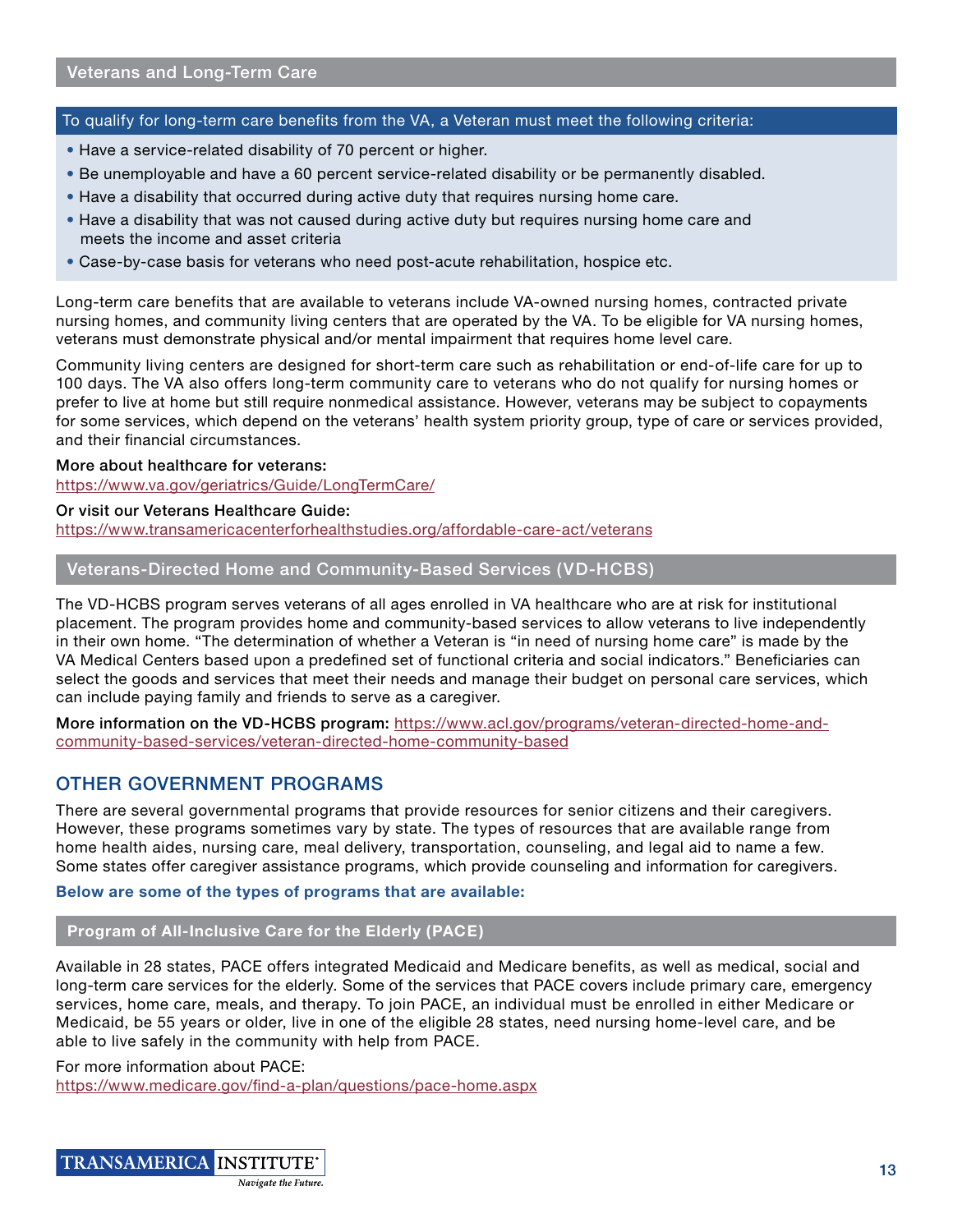A federal government agency that provides services and programs available to help the elderly live independently in their homes. Some of the programs that AoA offers include legal assistance, long-term care, elderly abuse prevention, fall prevention, and respite care.

To learn more visit: <https://www.acl.gov/about-acl/administration-aging>

#### State Agencies for Aging

State service provides a list of state aging assistance programs with their eligibility requirements and application process.

To look at the assistance programs available by state: <https://www.eldercaredirectory.org/state-resources.htm>

## Area Agencies on Aging

Regional service provides assistance to find programs to support the elderly that are available locally. Counselors are also available to help individuals with the application process.

To contact a local Area Agency on Aging: <https://www.agingcare.com/local/Area-Agency-on-Aging>

## PRIVATE INSURANCE

Private long-term care insurance plans are available to offset out-of-pocket costs to pay for home assistance, nursing home, or assisted living facilities. However, these private insurance plans range in cost, the higher the coverage, the higher the cost. Some employers offer retirement plans that include optional long-term care coverage. When deciding to enroll in a private long-term care insurance plan, it is important to examine what services or care the plan covers and the percent of costs that it covers.

## FINANCIAL SUPPORT FOR CAREGIVERS

Caring for a loved one can impact a caregiver's personal finances and their ability to save for their financial future. The level of financial impact that caregivers face varies according to their financial circumstances, length of caregiving, and the care recipients' financial savings and medical coverage. Although government programs such as Medicare, Medicaid, and Social Security have helped with the cost of medical care for the elderly, there still remains a large out-of-pocket cost for the care recipient, their family, and/or the caregiver. Understanding the types of resources or programs that are available to help offset the financial cost of caregiving can help reduce the stress and anxiety for all involved.

#### Listed below are some financial support options for caregivers:

## FAMILY AND MEDICAL LEAVE ACT (FMLA)

FMLA is a law requiring employers to allow employees to take *unpaid* job-protected leave (up to 12 weeks) under certain circumstances.

 *(continued on page 15)*

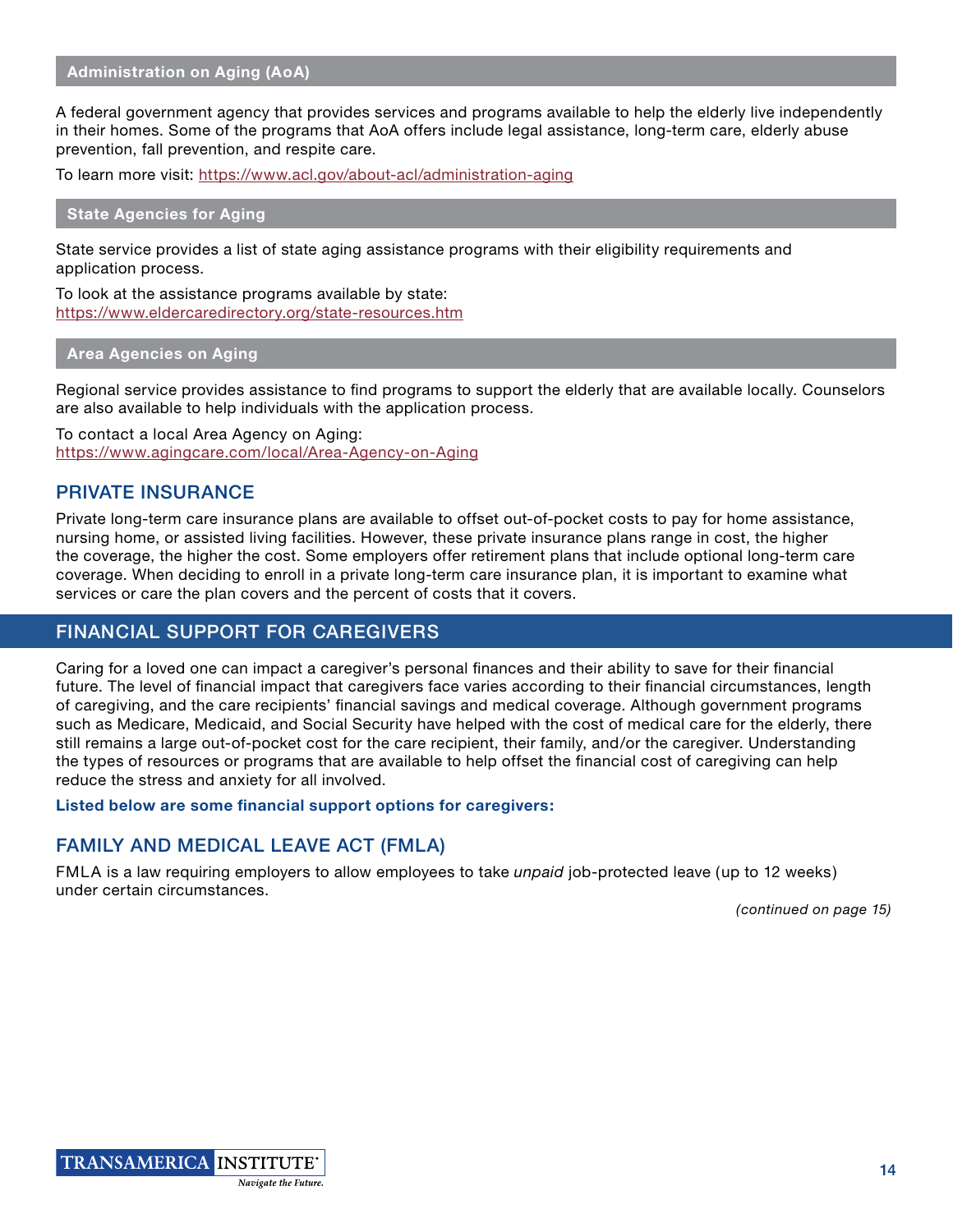## The FMLA entitles eligible employees to a 12-week leave in a 12-month period for the following reasons:

- A serious health condition that prevents the employee from performing their essential job functions.
- The birth of a child or the placement of a child with the employee for adoption or foster care.
- Caring for a sick family member (spouse, child, or parent) with a serious condition.
- When a spouse, son, daughter, or parent is a military member on covered active duty or called to covered active duty status resulting in a serious injury.
	- Caring for a service member with a serious injury or illness, which includes a spouse, child, or parent, may take a leave of up to 26 work weeks during a single 12-month period.

Those working for a small employer or recently hired may not qualify for a protected leave. FMLA only applies to employers who meet the following criteria:

- A private sector employer with 50 or more employees.
- Public employers which include local, state, or federal government agencies regardless of the number of employees
- Private or public elementary or secondary schools regardless of the number of employees

Likewise, employees are eligible to take FMLA leave if they:

- Work for an employer who meets the FMLA criteria.
- The employee has worked for the employer for at least 12 months (or at least for 1,250 hours within 12 months).
- Works at a location where the employer has at least 50 employees within 75 miles.

## Government Programs

An unpaid caregiver for a family member or friend may have difficulty managing their own finances. This is especially true if they have to reduce their number of work hours, or have to quit their job to become a full-time caregiver. But there are ways to receive some compensation for caregiving duties.

## Cash for Counseling Program

Available for Medicaid recipients who are eligible for in-home care benefits, this program gives a direct payment to spend on their own care. Care recipients can decide whether to use their payments to pay a family member or friend to serve as a caregiver, or use the money to make their home more safe and comfortable.

Currently, the program is only offered in a few states: Alabama, Arkansas, Florida, Illinois, Iowa, Kentucky, Michigan, Minnesota, New Jersey, New Mexico, Pennsylvania, Rhode Island, Vermont, Washington, and West Virginia. Some states have similar programs through Medicaid but use a different name. The amount of payment that the recipient receives depends on a Medicaid assessment of need and the pay rate of in-home care aides, in that particular state. Even if the person receiving care does not qualify for Medicaid, they may still qualify for other state based in-home care programs.

## Eligibility for Cash for Counseling Program (may vary by state):

- Proof of financial need
	- Proof of Medicaid coverage or other government cash assistance program.
- Proof of in-home care need
- Assessment must show an in-home care need

 *(continued on page 16)*

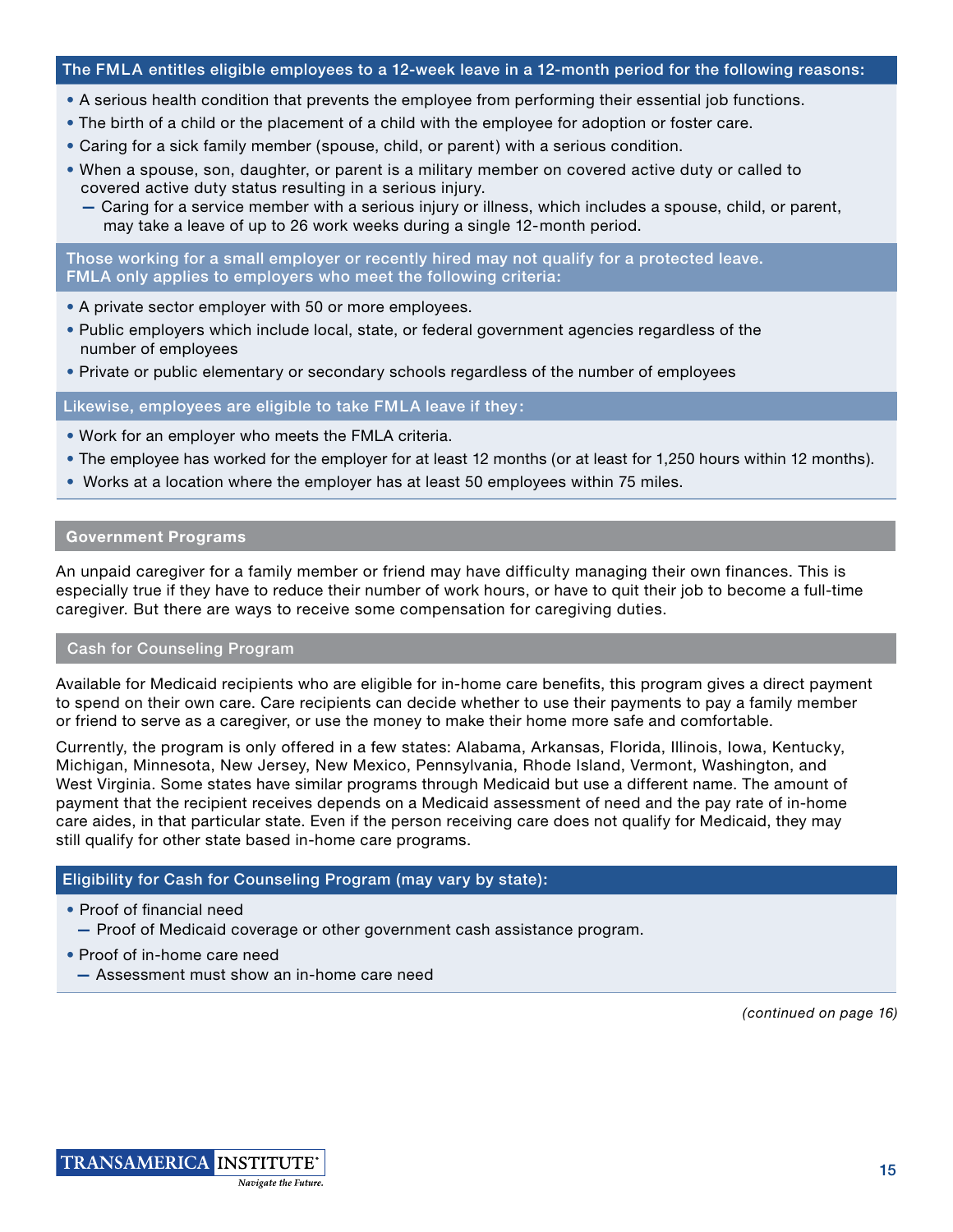#### Payment:

- Based on the assessment, the program will determine how many monthly hours of in-home care assistance is needed.
- The program uses both the rate of pay of in-home care workers and the projected hours of care needed to determine the total monthly for the care recipient.
- The care recipient decides who to appoint as the primary caregiver and how much the primary caregiver will be paid from the program's monthly payment. The caregiver must be paid at least the state minimum wage.

To learn whether a state offers cash assistance programs, contact your local Medicaid, human services, or social services office, or local [Area Agency on Aging](https://www.agingcare.com/local/Area-Agency-on-Aging) for assistance.

## Becoming a Certified In-Home Care Aide

If the program or insurance policy for the care recipient mandates only state-certified in-home care aides, the caregiver has the option to become certified.

- The [National Family Caregivers Association](http://www.caregiveraction.org/) or [Family Caregiver Alliance](https://www.caregiver.org/) have information about how to become a certified in-home care aide.
- Local adult schools or community colleges may offer certification classes at a low cost.

The list of caregiving training requirements by state:

<https://www.caregiverlist.com/Caregiver-Training-Requirements-By-State.aspx>

Once the caregiver has become certified, draft a personal care agreement that outlines the services that will be provided by the caregiver and the payment that the caregiver will receive for those services. To learn more about personal care agreements, see the legal section of this guide.

#### Dependent Tax Exemptions

If the direct pay options described above do not apply, a caregiver may be eligible to claim the care recipient as a dependent on their income tax return if they meet the following criteria:

## Preliminary Criteria

- The caregiver cannot be claimed as a dependent by another taxpayer.
- The dependent (care recipient) must be a citizen or permanent resident of the U.S.
- The dependent (care recipient) cannot file a joint tax return with a spouse.

#### Secondary Criteria

- The dependent must be a relative of the caregiver but does not have to live with the caregiver. Ex: Mother, father, grandparent, step-parent, mother-in-law, and father-in-law.
- The care recipient's gross income for the tax year must be less than \$4,050 (excluding social security).
- The caregiver must cover more than 50 percent of the care recipient's living expenses including food, housing, medical expenses, transportation etc.
	- Mortgage, utilities, and household cost are also included, if the care recipient lives with the caregiver.

Additionally, medical expenses for the care recipient can be included in the caregiver's itemized deductibles.

If more than one person serves as a caregiver for at least 10 percent of the care recipient's care an [IRS Form 2120: Multiple-Support Declaration](https://www.irs.gov/pub/irs-pdf/f2120.pdf) can be filed.

For more information on how to file a care recipient as a dependent, see [IRS Publication 501: Exemptions, Standard Deductions and Filing Information.](https://www.irs.gov/pub/irs-pdf/p501.pdf)

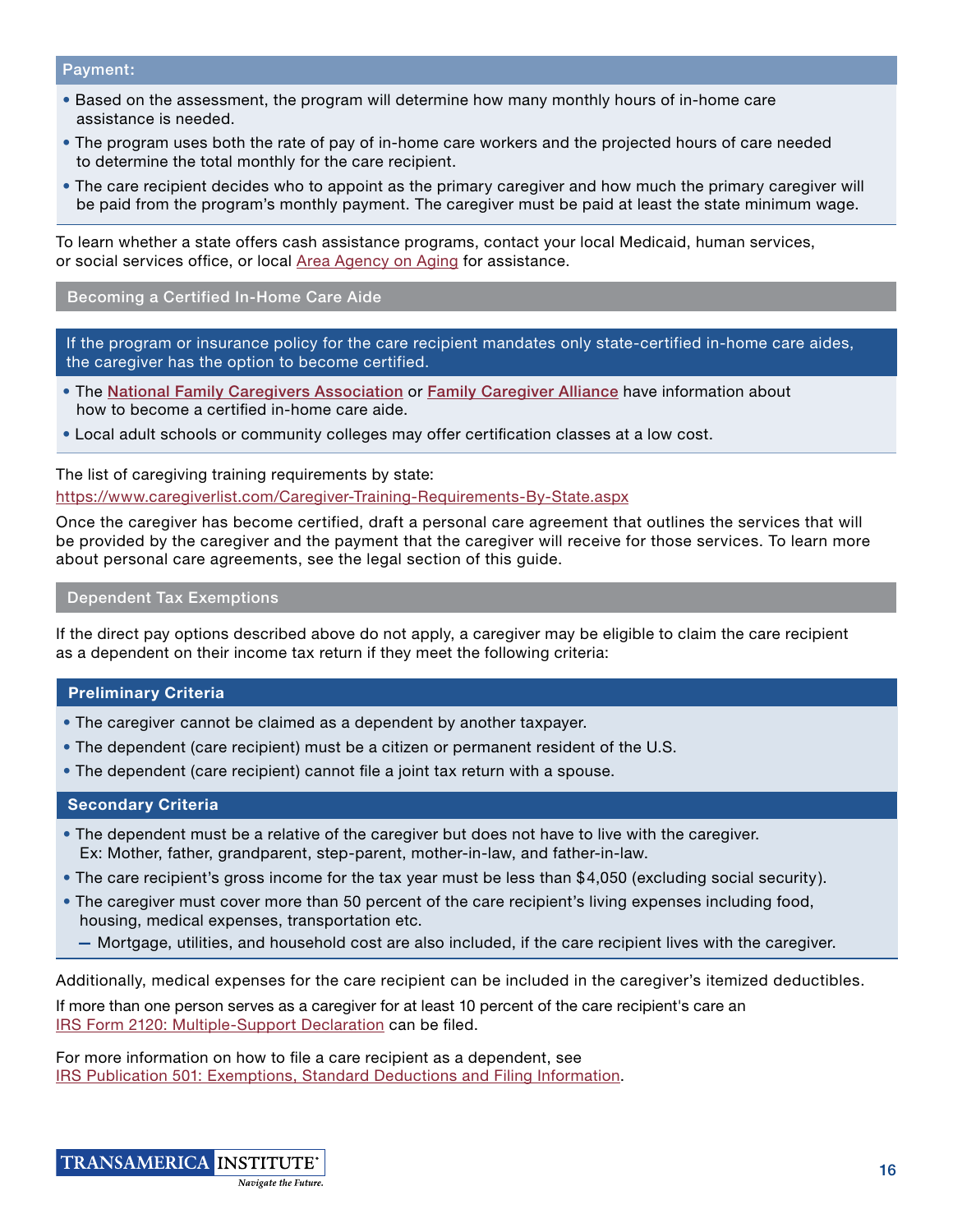Financial assistance to veterans with financial need who are 65 years or older, and have been in service for at least 90 days. Veterans who are totally or permanently disabled, receiving nursing care, Social Security disability insurance, or supplemental security income are also eligible.

There are three tiers of assistance:

## Level 1—Basic Pension

Veterans with the lowest income

• Must have an income less than \$12,907 a year or less than \$16,902 a year (with a spouse or dependent).

## Level 2—Housebound Pension

Veterans who wish to remain in their home but need regular assistance, as determined by a physician.

- Care can be provided by a family member or caregiver agency. Family members would be paid for their services.
	- To be eligible, a veteran must have an income of less than \$15,773 a year or less than \$19,770 a year with a spouse or dependent.

## Level 3—Aid and Attendance Pension

Veterans who require assistance for activities of daily living such as bathing, eating, or dressing.

• To be eligible, a veteran must have an income of less than \$21,531 a year or less than \$25,525 with a spouse or dependent.

For more information on veteran pension requirements for long-term care or home care: <https://www.agingcare.com/articles/vets-financial-aid-long-term-care-home-health-care-138105.htm>

Supplemental Security Income (SSI)

Monthly cash benefit provided from the federal government to meet the basic needs (e.g. food, clothing, and shelter) for low income older adults and individuals with disabilities.

## To be eligible the care recipient must be:

- 65 or older, or blind or disabled
- U.S. citizen or permanent resident who resides in one of the 50 states, the District of Columbia, or the Northern Mariana Islands
- Financial resources (cash, bank accounts, stocks and bonds) cannot exceed \$ 2,000 per person or \$3,000 per couple

More information on eligibility and how to apply: <https://www.ssa.gov/ssi/text-eligibility-ussi.htm>

## CARING FOR THE CAREGIVER

Serving as a caregiver can be both rewarding and stressful. Balancing caregiving duties, family, and personal wellbeing can lead to burnout. If the caregiver's physical, mental, and emotional health are not well, it can affect their ability to provide care, and as a result, can affect the care recipient's health and wellbeing. Caregivers need to learn how to take care of themselves as a caregiver and not let their role as a caregiver define them, which can be the first step to a healthy lifestyle. This section will discuss strategies for managing stress, seeking support services, and recognizing burnout.

## RECOGNIZING CAREGIVING BURNOUT

Often, caregivers prioritize the health and wellbeing of their care recipient over their own health. They neglect their symptoms of exhaustion in order to care for their loved one, which can increase their risk for depression, chronic illness, and affect their quality of life. To prevent these risks early on, it is important to recognize symptoms of both physical, emotional, and mental burnout.

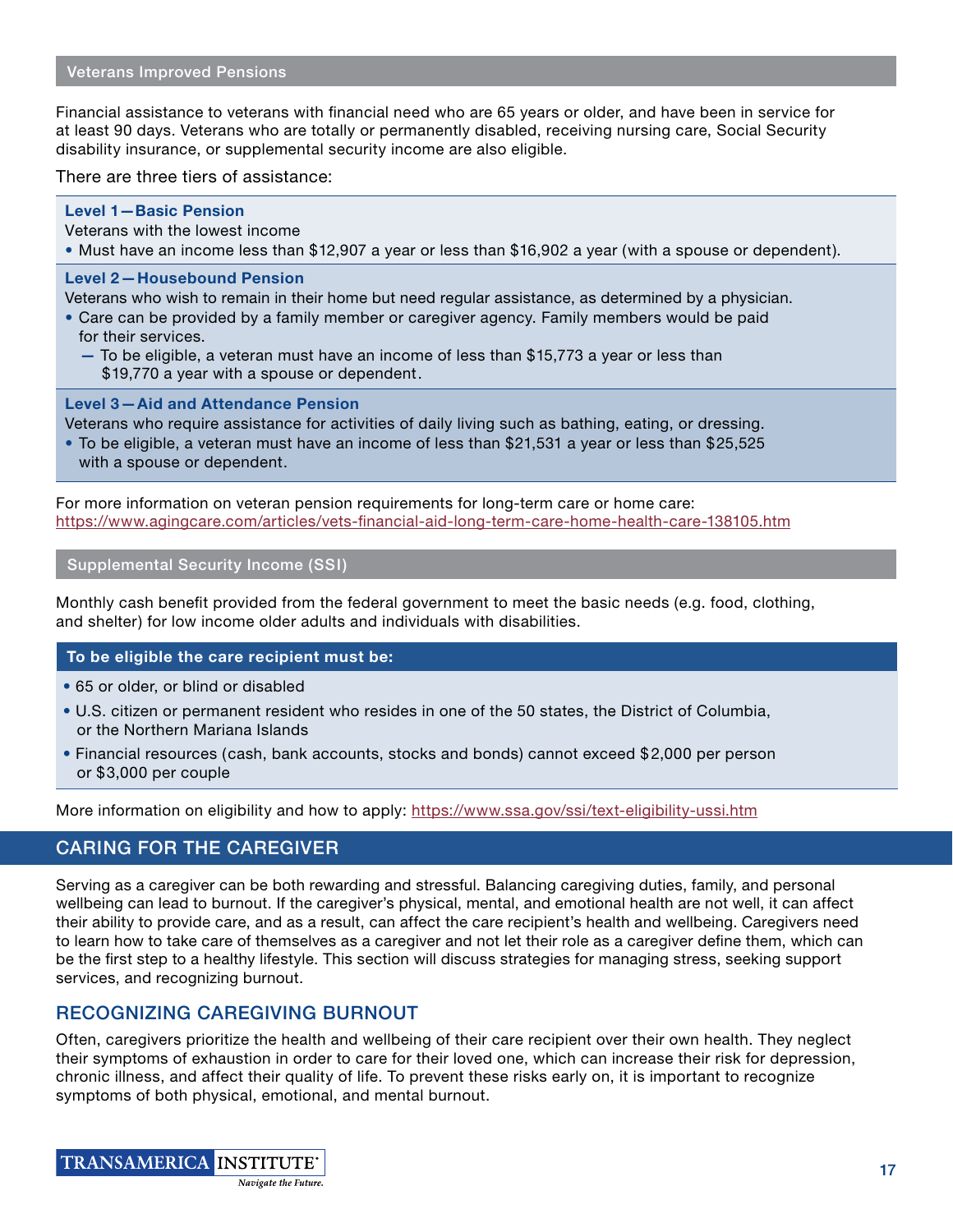## Listed below are some common symptoms of burnout among caregivers:

| <b>Physical Health</b>                                                                                                                                                                                                          | <b>Emotional/Mental Health</b>                                                                                                                                                                                                                                                                                                                                                                    |
|---------------------------------------------------------------------------------------------------------------------------------------------------------------------------------------------------------------------------------|---------------------------------------------------------------------------------------------------------------------------------------------------------------------------------------------------------------------------------------------------------------------------------------------------------------------------------------------------------------------------------------------------|
| • Sleep deprivation or changes in<br>sleep pattern<br>• Constantly being tired/exhausted<br>(no energy)<br>• Poor eating habits/changes in weight<br>• Getting sick easily<br>• New or worsening health problems<br>• Headaches | • Lack of interest in activities that were previously enjoyed<br>• Changes in mood<br>• Emotional exhaustion<br>• Excessive use of alcohol, sleep medication<br>• Easily irritated/aggressive behavior<br>• Resentful towards the care recipient<br>• Have trouble concentrating<br>• Feel little satisfaction in quality of life<br>• Spend less time caring for their wellbeing<br>• Depression |

Recognizing symptoms of burnout can serve as an important indicator in a caregiver's life. The next section of this guide will highlight how to prevent burnout and how caregivers can care for their own health while being caregivers.

## CARING FOR THE CAREGIVER'S HEALTH

As mentioned above, the caregiver's health is equally important to that of the care recipient. Stress management practices can prevent high levels of stress and anxiety among caregivers.

Below are some strategies and practices for caregivers to minimize caregiver stress:

## **1** Make caregiving a team effort

 Caring for a loved one is a team effort and not a one-person role. Asking for help does not make someone a bad caregiver. On the contrary, having family members and friends help with caregiving responsibilities, which can range from checking up on the care recipient to managing their medication, can minimize the primary caregiver's stress. Every contribution can have a tremendous impact on reducing the stress of the primary caregiver.

## 2 Make medical professionals part of the care team

 Adding medical professionals to the care team is valuable because they can provide useful tips and resources to help facilitate a caregiver's responsibilities and duties. They can also refer the caregiver to support groups.

## 3 Take breaks while caregiving

 Taking a 15 to 20 minute break throughout the day to relax, can go a long way for emotional and mental health. This can simply be doing something that is fun and relaxing during breaks.

## 4 Sleep, exercise, and eat healthy

 The caregiver's physical health is as important as that of the care recipient. Exercising at least once a day is a good method for reducing stress. It can be as simple as a 20 minute walk, a short run, or a yoga class. Sleeping well, eating well, and exercising can give the caregiver the energy to tackle daily caregiving responsibilities.

## 5 Care and monitor the caregiver's health

 The caregiver should see their doctor regularly for checkups to maintain optimal health. If caregiving has taken a toll on their health, they can discuss those changes with their primary care provider.

## 6 Attend support groups for caregivers

 Knowing that others are going through the same experience can be comforting. Speaking with other caregivers about their experiences can affirm the challenges and benefits of becoming a caregiver. It can also provide information on strategies and resources to help with caregiving.

 Services and support groups that are available in the community: <http://www.eldercare.gov/Eldercare.NET/Public/Index.aspx>

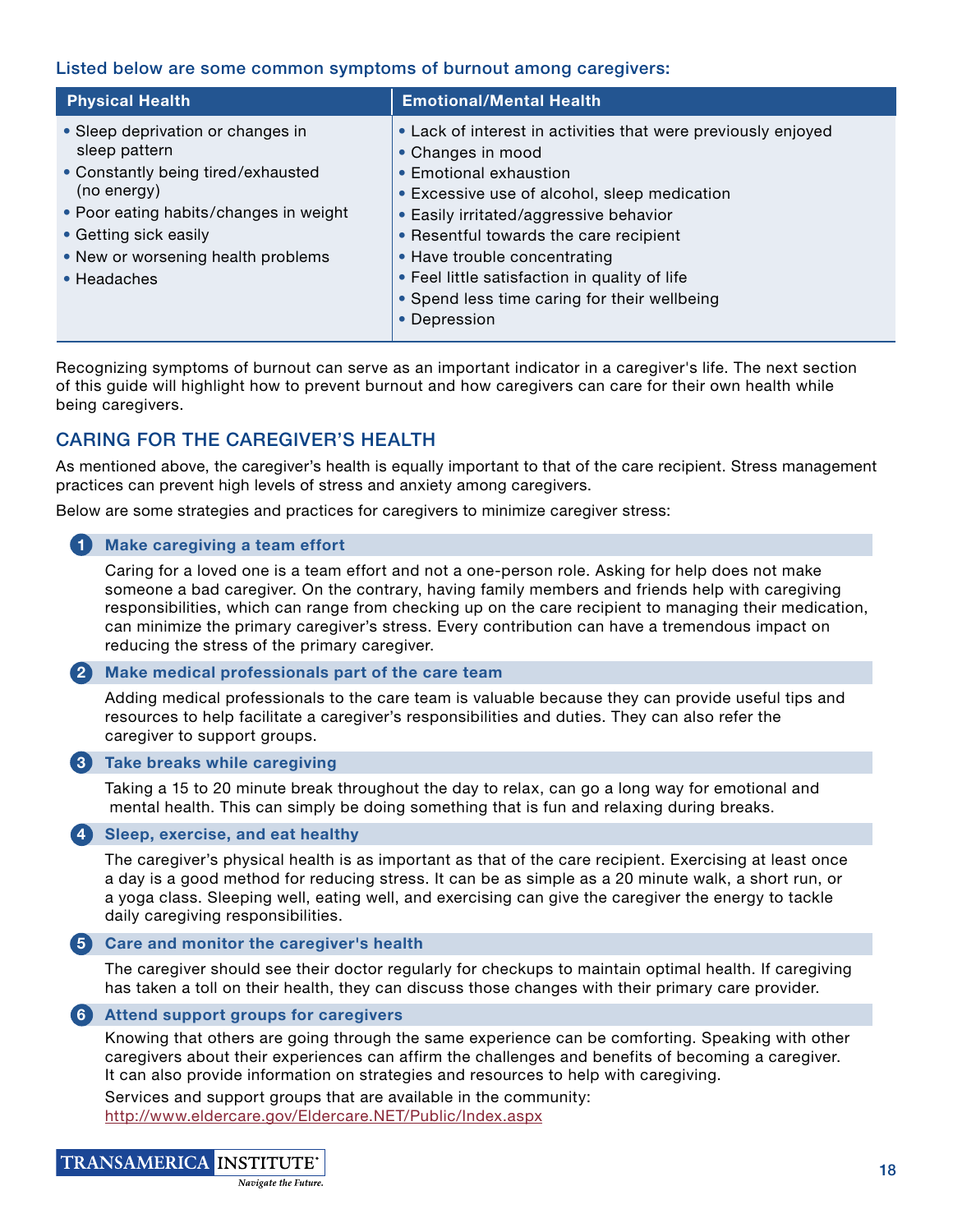| SUPPORT SERVICES AND RESOURCES FOR THE CAREGIVER                                                                                                                                                                                                                                                                                                                                                                                                          |                                                                                                                                                                                                                                                                                                                                                                                                  |
|-----------------------------------------------------------------------------------------------------------------------------------------------------------------------------------------------------------------------------------------------------------------------------------------------------------------------------------------------------------------------------------------------------------------------------------------------------------|--------------------------------------------------------------------------------------------------------------------------------------------------------------------------------------------------------------------------------------------------------------------------------------------------------------------------------------------------------------------------------------------------|
| <b>Administration on Community Living (ACL)</b>                                                                                                                                                                                                                                                                                                                                                                                                           | <b>American Bar Association</b>                                                                                                                                                                                                                                                                                                                                                                  |
| Website: www.acl.gov<br>Description: Federal agency responsible for addressing<br>the concerns of the elderly and their caregivers.<br><b>Key Resources:</b><br>• National Family Caregiver Support Program -<br>provides resources, counseling, and training<br>to help support caregivers<br>• Health and Wellness Program - addresses<br>chronic disease management, injury prevention,<br>and provides home delivery meal service<br>for older adults | Website: www.americanbar.org<br>Description: A voluntary professional organization<br>dedicated to servings attorneys, improving<br>the legal profession, and eliminating bias and<br>enhancing diversity.<br><b>Key Resources:</b><br>• Definition of health-related legal terms<br>• Information on healthcare laws                                                                            |
| <b>Alzheimer's Association</b>                                                                                                                                                                                                                                                                                                                                                                                                                            | <b>Benefits Checkup</b>                                                                                                                                                                                                                                                                                                                                                                          |
| Website: www.Alz.org<br>Description: Provides support and resources for<br>individuals with Alzheimer's and other dementia.<br><b>Key Resources:</b><br>. Alzheimer's Navigator - An assessment tool that<br>helps those facing dementia and Alzeheimer's,<br>to determine their needs<br>• Community Resource Finder - database of programs,<br>services, housing and care services, and legal aid<br>• 2017 Caregiver's Guide: http://ow.ly/3IBO30espPs | Website: www.benefitscheckup.org<br>Description: Online tool provided by the<br>National Council on Aging to help individuals<br>over the age of 55 identify benefits.<br><b>Key Resources:</b><br>• Search benefits program by category<br>(e.g. medication, healthcare, housing, etc.)<br>• Supplemental Nutrition Assistance Program<br>(SNAP) map<br>www.benefitscheckup.org/resources/snap/ |
| <b>AARP</b>                                                                                                                                                                                                                                                                                                                                                                                                                                               | <b>Caregiver Action Network</b>                                                                                                                                                                                                                                                                                                                                                                  |
| Website: www.aarp.org/caregiving<br>Description: Provides a range of resources, tools,<br>guides, and helpful forms for caregiving.<br><b>Key Resources:</b><br>• AARP Care Guides: www.aarp.org/careguides<br>• AARP Caregiving Tools-help find services<br>www.aarp.org/caregivingtools<br>• Online Caregiving Community-connect with<br>other caregivers                                                                                               | Website: www.caregiveraction.org<br>Description: Nonprofit provides education,<br>peer support, and resources to caregivers.<br><b>Key Resources:</b><br>• Family Caregiver Toolbox - includes tips,<br>videos, and FAQs<br>• Care Community-discussion forums                                                                                                                                   |
| <b>Caring.com</b>                                                                                                                                                                                                                                                                                                                                                                                                                                         | <b>Center for Medicare and Medicaid Services</b>                                                                                                                                                                                                                                                                                                                                                 |
| Website: www.caring.com<br>Description: Provides caregivers with support<br>and resources.<br><b>Key Resources:</b><br>. Online tool to help find senior living<br>• Information on housing options and assisted living<br>• Online support groups and tips for caregivers                                                                                                                                                                                | Website: www.medicare.gov<br>Description: Federal health insurance programs for<br>seniors, persons with a disability, or low-income<br>individuals, including children and pregnant women<br><b>Key Resources:</b><br>• Information on Medicare and Medicaid<br>• Online tools to compare home healthcare agencies<br>and nursing homes                                                         |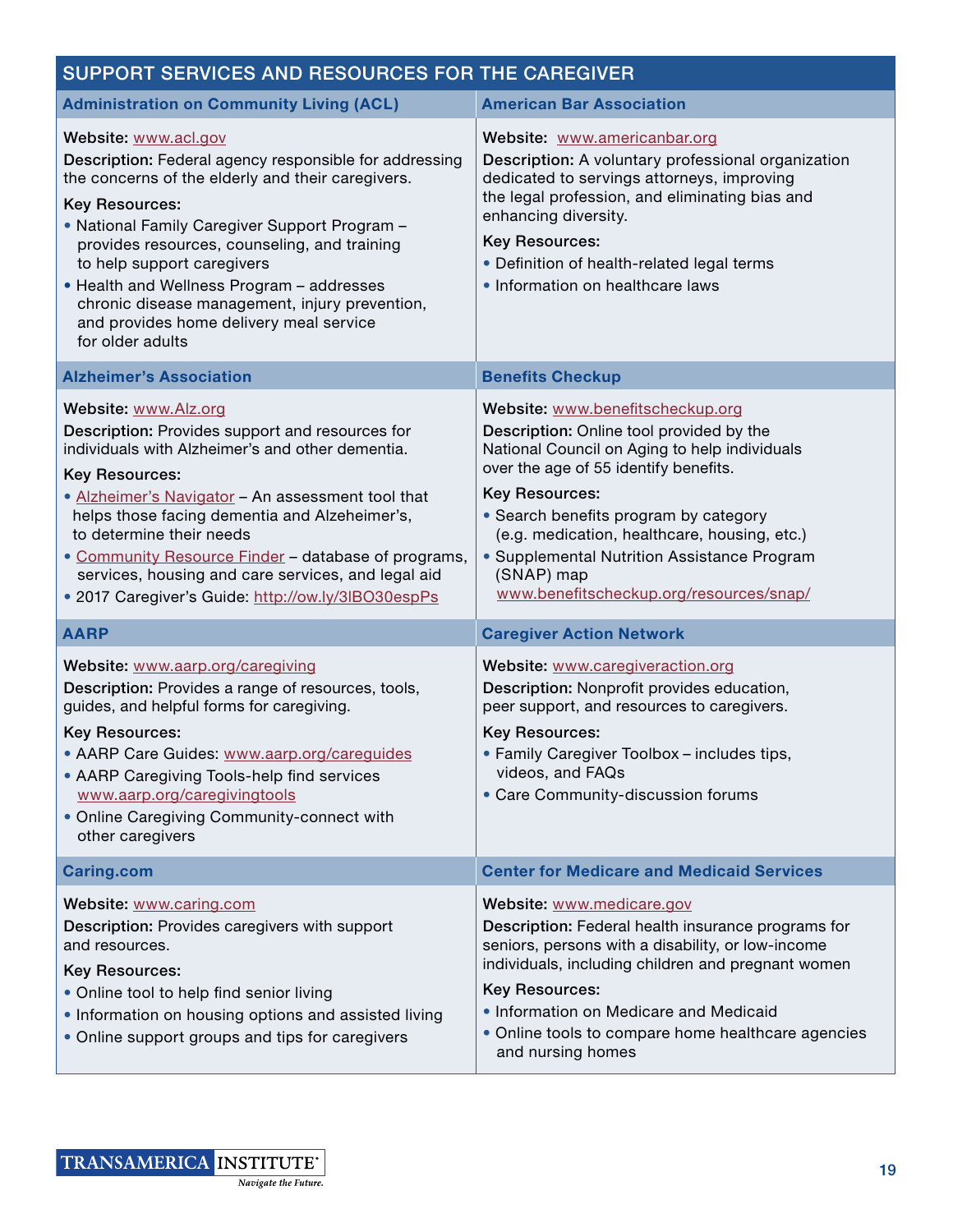| SUPPORT SERVICES AND RESOURCES FOR THE CAREGIVER (continued)                                                                                                                                                                                                                                                                                                                                 |                                                                                                                                                                                                                                                                                                                                            |
|----------------------------------------------------------------------------------------------------------------------------------------------------------------------------------------------------------------------------------------------------------------------------------------------------------------------------------------------------------------------------------------------|--------------------------------------------------------------------------------------------------------------------------------------------------------------------------------------------------------------------------------------------------------------------------------------------------------------------------------------------|
| <b>Caring from a Distance</b>                                                                                                                                                                                                                                                                                                                                                                | <b>Consumer Financial Protection Bureau (CFPB)</b>                                                                                                                                                                                                                                                                                         |
| Website: www.cfad.org<br>Description: Provides help for long-distance<br>caregivers by offering a selection of online tools<br>to help coordinate a caregiving plan.<br><b>Key Resources:</b><br>• Articles and links to caregiver support programs                                                                                                                                          | Website: www.consumerfinance.gov<br>Description: Helps consumers get necessary<br>information to make sound financial decisions.<br><b>Key Resources:</b><br>• Resources available to help individuals<br>who are 65 and older<br>• Tips on how to avoid mail fraud<br>• Resources for caregivers on how to manage<br>someone else's money |
| <b>CaringInfo</b>                                                                                                                                                                                                                                                                                                                                                                            | <b>Consumer Voice</b>                                                                                                                                                                                                                                                                                                                      |
| Website: www.caringinfo.org<br>Description: Program of the National Hospice and<br>Palliative Care Organization that provides resources to<br>help individuals make decisions about end-of-life care.<br><b>Key Resources:</b><br>• Links to important forms (e.g. Advance Directives)<br>• Guides for caregiving and end-of-life care<br>· Bilingual resources (Spanish, Mandarin, etc.)    | Website: www.theconsumervoice.org<br>Description: Consumer support on issues<br>related to long-term care.<br><b>Key Resources:</b><br>• Consumer guides on long-term care<br>• Resources on nursing and assisted living<br>• Policy updates on long-term care                                                                             |
| <b>Eldercare Locator</b>                                                                                                                                                                                                                                                                                                                                                                     | <b>Lotsa Helping Hands</b>                                                                                                                                                                                                                                                                                                                 |
| Website: www.eldercare.gov<br>Description: Sponsored by the Administration<br>on Aging to help individuals find local caregiving<br>services and resources.<br><b>Key Resources:</b><br>• Online tool to help find a range of programs<br>available in local areas<br>• Fact sheets, publications and links to information<br>pertaining to long-term care planning and<br>checking benefits | Website: www.lotsahelpinghands.com<br>Description: Platform that brings together<br>caregivers and volunteers through<br>online communities.<br><b>Key Resources:</b><br>· Help Calendar - helps organize rides to<br>medical appointments and meals                                                                                       |
| <b>Elizabeth Dole Foundation</b>                                                                                                                                                                                                                                                                                                                                                             | <b>Milken Institute Center for the Future of Aging</b>                                                                                                                                                                                                                                                                                     |
| Website: www.elizabethdolefoundation.org<br>Description: Helps and empowers military<br>caregivers and their families.<br><b>Key Resources:</b><br>• Hidden Heroes Caregiver Community - online<br>support group for military caregivers<br>• Guides and studies                                                                                                                             | Website: http://aging.milkeninstitute.org/<br>Description: Promotes healthy, productive and<br>purposeful aging.<br><b>Key Resources:</b><br>· Publications and articles on center research<br>and affiliated organizations.<br>• Quarterly publications focusing on various topics<br>related to aging                                    |

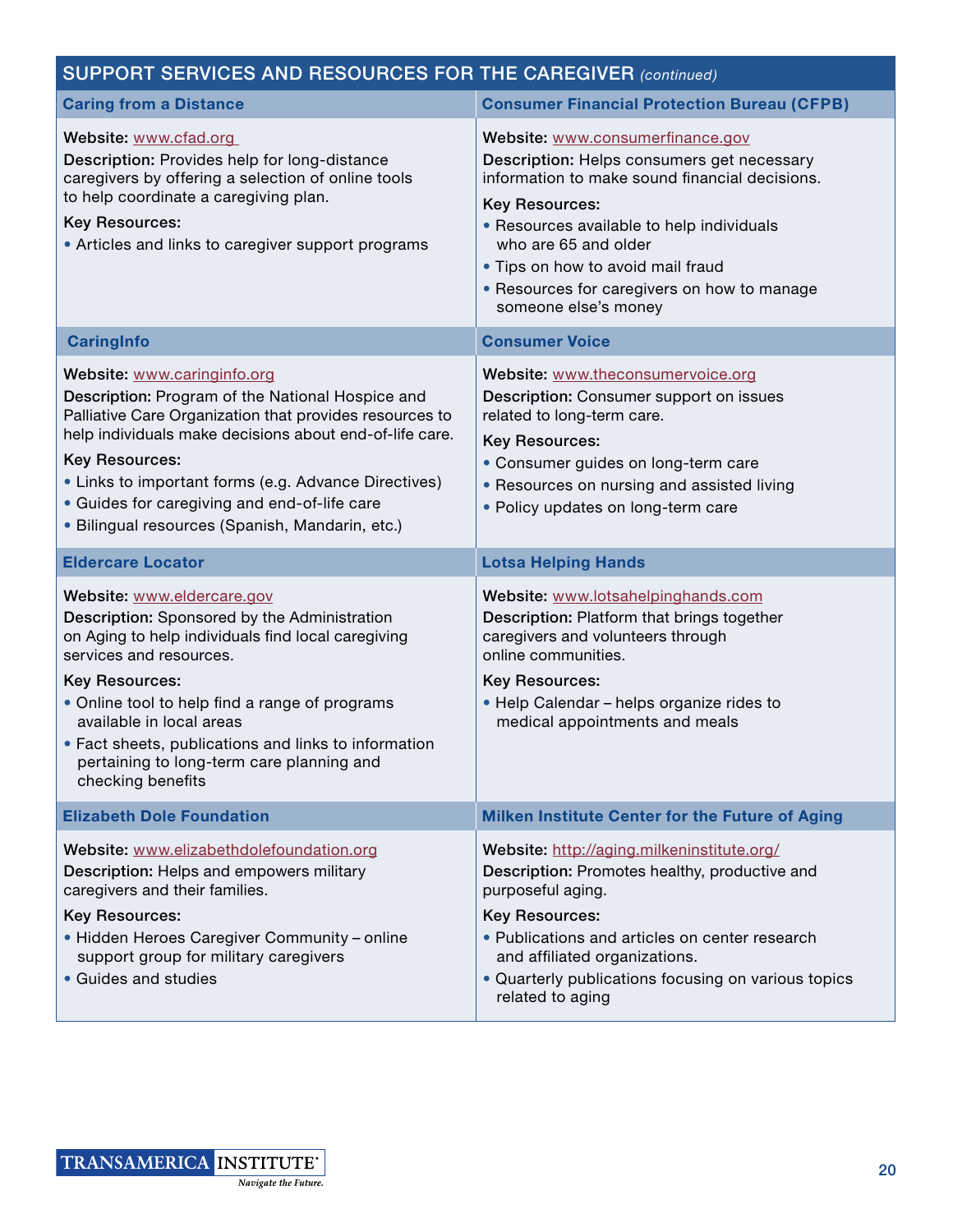| SUPPORT SERVICES AND RESOURCES FOR THE CAREGIVER (continued)                                                                                                                                                                                                                                                                                                                                                                           |                                                                                                                                                                                                                                                                                                                                                         |
|----------------------------------------------------------------------------------------------------------------------------------------------------------------------------------------------------------------------------------------------------------------------------------------------------------------------------------------------------------------------------------------------------------------------------------------|---------------------------------------------------------------------------------------------------------------------------------------------------------------------------------------------------------------------------------------------------------------------------------------------------------------------------------------------------------|
| <b>Family Caregiver Alliance</b>                                                                                                                                                                                                                                                                                                                                                                                                       | <b>National Academy of Elder Law Attorney</b>                                                                                                                                                                                                                                                                                                           |
| Website: www.caregiver.org<br>Description: Community-based nonprofit<br>that addresses the needs of caregivers<br>providing long-term care.<br><b>Key Resources:</b><br>• Family Care Navigator - helps caregivers locate<br>support services by state<br>• FCA CareJourney - Online information, support,<br>and resources for family caregivers<br>. National Center on Caregiving-fact sheets and<br>publications on policy changes | Website: www.naela.org<br>Description: Association of attorneys who<br>specialize in legal services for older adults and<br>individuals with special needs.<br><b>Key Resources:</b><br>• Weekly updates on legislation changes<br>• Newsletters on special needs issues and<br>topics concerning older adults<br>• List NAELA lawyers by practice area |
| <b>National Alliance for Caregiving</b>                                                                                                                                                                                                                                                                                                                                                                                                | <b>National Association for Home Care and Hospice</b>                                                                                                                                                                                                                                                                                                   |
| Website: www.caregiving.org<br>Description: Assists the caregiver and<br>the care recipient through research,<br>advocacy and innovation.<br><b>Key Resources:</b><br>• Family caregiving policy updates<br>• Links to resources for caregivers (including guides)<br><b>National Association of States United for</b><br><b>Aging and Disability (NASUAD)</b>                                                                         | Website: www.nahc.org<br>Description: Information for consumers<br>about how to select a home care provider<br>or hospice agency.<br><b>Key Resources:</b><br>• Home Care and Hospice Agency locator-online<br>database of home care and hospice agencies:<br>https://agencylocator.nahc.org<br><b>National Center on Elder Abuse</b>                   |
| Website: www.nasuad.org<br>Description: Represents state agencies on aging<br>and disabilities. Provides support for caregivers<br>and people who are older and have a disability.<br><b>Key Resources:</b><br>• Information on medical coverage,<br>consumer reports, and programs                                                                                                                                                    | Website: www.ncea.acl.gov<br>Description: National resource center dedicated<br>to the prevention of elder mistreatment.<br><b>Key Resources:</b><br>• State resources (e.g. laws and regulations)<br>• Information on elder rights<br>• Publications on the prevention of elder abuse                                                                  |
| <b>National Association</b><br>of Area Agencies on Aging                                                                                                                                                                                                                                                                                                                                                                               | <b>National Clearinghouse for Long-Term</b><br><b>Care Information</b>                                                                                                                                                                                                                                                                                  |
| Website: www.n4a.org<br>Description: Nationwide network of agencies with<br>local resources available for older adults and<br>information on caregiving.<br><b>Key Resources:</b><br>• Guides on home improvement scams, benefits<br>for seniors, and eldercare locator, etc.<br>• Publications/articles on being a caregiver                                                                                                          | Website: www.longtermcare.gov<br>Description: Information and tools to help plan<br>for long-term care needs.<br><b>Key Resources:</b><br>• Planning Ahead for Long-Term Care factsheet.<br>• Resources for people already receiving<br>long-term care                                                                                                  |

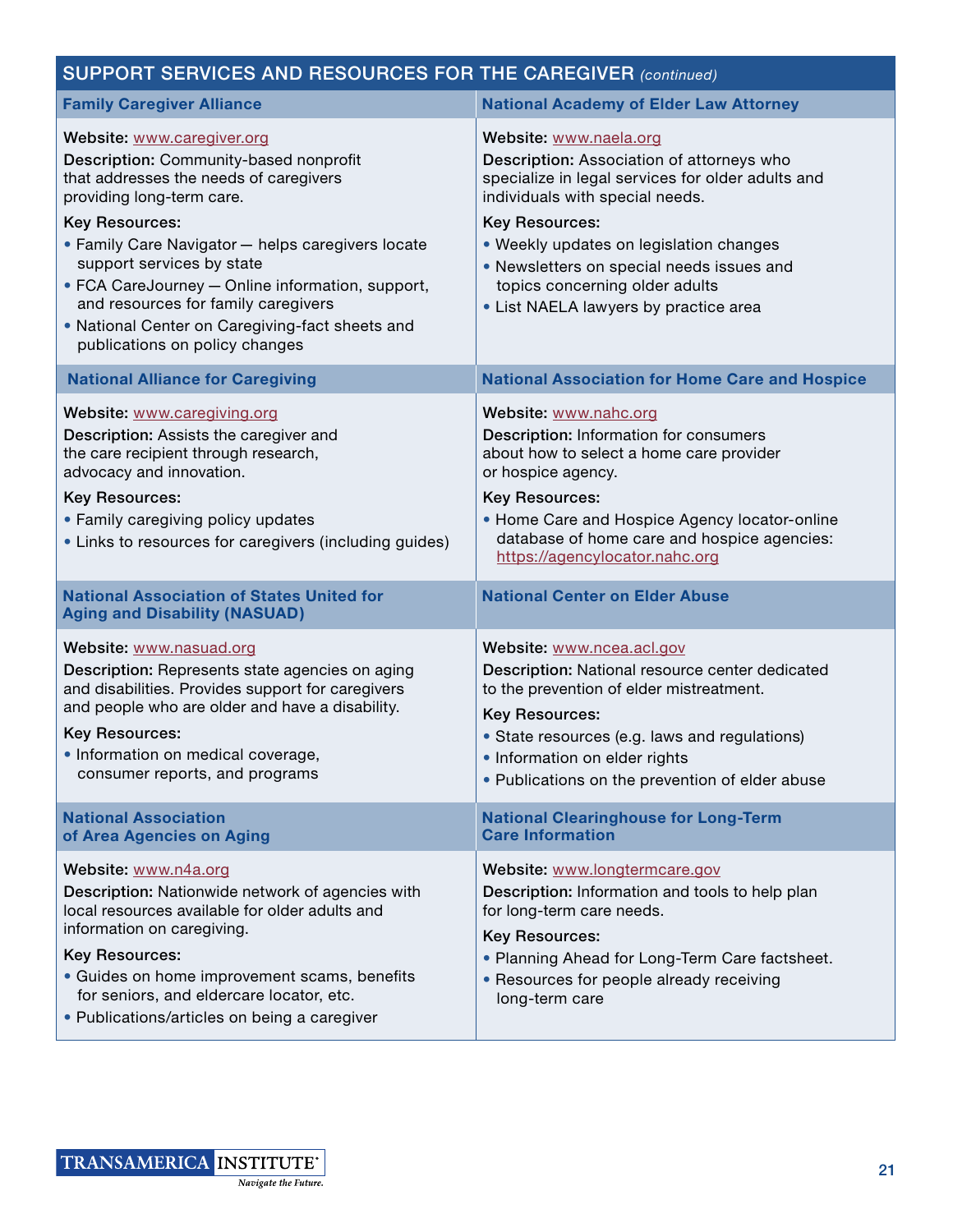| <b>SUPPORT SERVICES AND RESOURCES FOR THE CAREGIVER (continued)</b>                                                                                                                                                                                                                                                                                 |                                                                                                                                                                                                                                                                                                                                                                 |
|-----------------------------------------------------------------------------------------------------------------------------------------------------------------------------------------------------------------------------------------------------------------------------------------------------------------------------------------------------|-----------------------------------------------------------------------------------------------------------------------------------------------------------------------------------------------------------------------------------------------------------------------------------------------------------------------------------------------------------------|
| <b>National Council on Aging</b>                                                                                                                                                                                                                                                                                                                    | <b>National Respite Network</b>                                                                                                                                                                                                                                                                                                                                 |
| Website: www.ncoa.org<br>Description: Community programs and services,<br>online help, and advocacy.<br><b>Key Resources:</b><br>• Chronic disease management resources<br>and information<br>• Flu+You - Campaign dedicated to educating<br>older adults about the flu                                                                             | Website: www.archrespite.org<br>Description: Helps locate respite services.<br><b>Key Resources:</b><br>• Information on respite funding and<br>caregiver support<br>• Consumer guide for family caregivers about<br>respite services                                                                                                                           |
| <b>National Hospice and Palliative Care Organization</b>                                                                                                                                                                                                                                                                                            | <b>Next Step in Caregiving</b>                                                                                                                                                                                                                                                                                                                                  |
| Website: www.nhpco.org<br>Description: Provides consumers with information<br>on hospice care and hospice programs.<br><b>Key Resources:</b><br>. Tools to assess and monitor the quality of care<br>and services provided by hospice agencies<br>• Information on advance care planning                                                            | Website: nextstepincare.org<br>Description: Helps caregivers, care recipients,<br>and healthcare providers with the transition<br>to and from hospitals, nursing homes,<br>in-home care and rehab.<br><b>Key Resources:</b><br>· Guides and checklist on caregiving, hospital stay<br>and discharge planning, and preparing for<br>rehabilitation and home care |
| <b>National Institute on Aging</b>                                                                                                                                                                                                                                                                                                                  | <b>Seniors Farmers' Market Nutrition Program (SFMNP)</b>                                                                                                                                                                                                                                                                                                        |
| Website: www.nia.nih.gov/health/caregiving<br>Description: Primary federal agency supporting<br>and conducting research on aging and<br>Alzheimer's disease.<br><b>Key Resources:</b><br>• Information for caregivers on advanced care<br>planning and long-distance caregiving<br>• Learn how to care for a person with Alzheimer's<br>or dementia | Website: www.fns.usda.gov/sfmnp<br>Description: Program that offersr affordable<br>healthy foods to low-income seniors.<br><b>Key Resources:</b><br>• Provides low-income seniors with coupons<br>for eligible foods at farmers' markets and<br>community agriculture programs                                                                                  |
| <b>State Health Insurance Assistance Program</b>                                                                                                                                                                                                                                                                                                    | <b>Veterans Affairs</b>                                                                                                                                                                                                                                                                                                                                         |
| Website: www.shiptacenter.org<br>Description: Free one-on-one insurance<br>counseling and assistance for Medicare<br>beneficiaries, their family and caregiver.<br><b>Key Resources:</b><br>• Locate state-specific SHIP organization for<br>counseling and assistance                                                                              | Website: https://www.caregiver.va.gov/<br>Description: Support and services for<br>families caring for veterans.<br><b>Key Resources:</b><br>• Connects caregivers with support programs<br>• Resources on home care and healthcare centers                                                                                                                     |

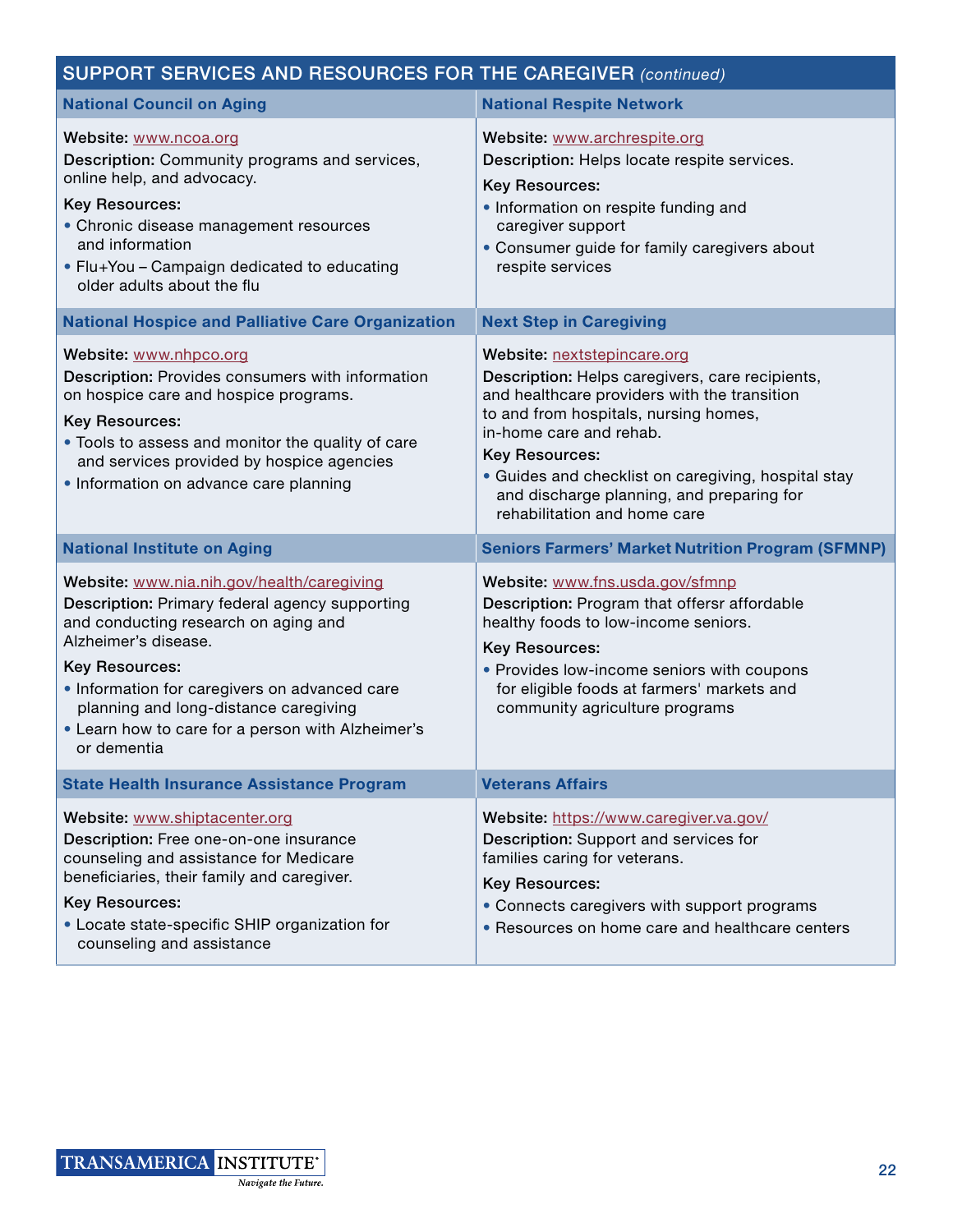| <b>SUPPORT SERVICES AND RESOURCES FOR THE CAREGIVER (continued)</b>                                                                                                                                                                                                                                                                  |                                                                                                                                                                                                                                                                                                                                    |  |
|--------------------------------------------------------------------------------------------------------------------------------------------------------------------------------------------------------------------------------------------------------------------------------------------------------------------------------------|------------------------------------------------------------------------------------------------------------------------------------------------------------------------------------------------------------------------------------------------------------------------------------------------------------------------------------|--|
| <b>Social Security Administration</b>                                                                                                                                                                                                                                                                                                | <b>Well Spouse Association</b>                                                                                                                                                                                                                                                                                                     |  |
| Website: www.ssa.gov<br>Description: Federal government retirement,<br>disability, and survivor benefits program.<br><b>Key Resources:</b><br>• Access statements online<br>• Beneficiary information                                                                                                                                | Website: http://www.wellspouse.org/<br>Description: Peer support and education<br>for caregiving spouses.<br><b>Key Resources:</b><br>• Local support groups<br>• Resources for caregivers regarding end-of-life care,<br>disability, government benefits etc.                                                                     |  |
| <b>The Conversation Project</b>                                                                                                                                                                                                                                                                                                      | <b>Women's Institute for a Secure Retirement (WISER)</b>                                                                                                                                                                                                                                                                           |  |
| Website: http://theconversationproject.org/<br>Description: Helps people talk about their wishes<br>for end-of-life care.<br><b>Key Resources:</b><br>• Guides on starting end-of-life care conversations<br>(in several languages)<br>• Information on choosing a healthcare proxy<br>and talking to doctors about end-of-life care | Website: www.wiserwomen.org/<br>Description: Information, tools, and<br>resources to improve the long-term<br>financial security of women.<br><b>Key Resources:</b><br>• National Resource Center on Women and<br>Retirement Planning-assists women in planning<br>for their financial future, health, and<br>long-term care needs |  |
| <b>SCAN Foundation</b>                                                                                                                                                                                                                                                                                                               |                                                                                                                                                                                                                                                                                                                                    |  |
| Website: http://www.thescanfoundation.org/<br>Description: Focuses on health and supportive services for independent seniors<br><b>Key Resources:</b><br>. Publications about improving high-quality services for older adults                                                                                                       |                                                                                                                                                                                                                                                                                                                                    |  |

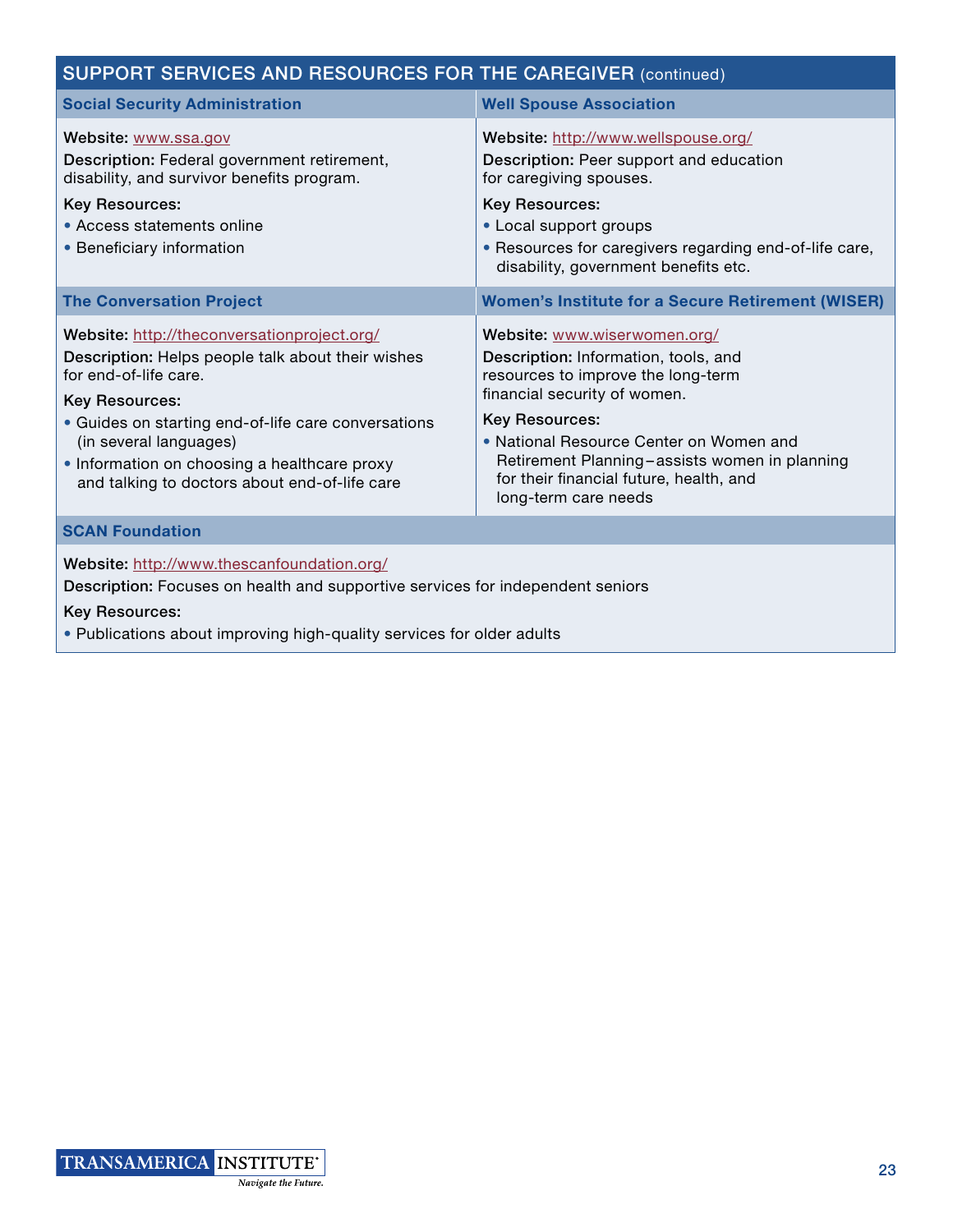| FREE AND DISCOUNTED SUPPORT SERVICES FOR CARE RECIPIENTS                                                                                                                                                                                                                                                                                                                                                 |                                                                                                                                                                                                                                                                                                     |  |
|----------------------------------------------------------------------------------------------------------------------------------------------------------------------------------------------------------------------------------------------------------------------------------------------------------------------------------------------------------------------------------------------------------|-----------------------------------------------------------------------------------------------------------------------------------------------------------------------------------------------------------------------------------------------------------------------------------------------------|--|
| <b>Adult Day Care Centers</b>                                                                                                                                                                                                                                                                                                                                                                            | <b>State Pharmaceutical Assistance Programs (SPAPS)</b>                                                                                                                                                                                                                                             |  |
| Website: www.agingcare.com/local/adult-day-care<br>Description: Daily social engagement and<br>health-related services in a supervised setting,<br>including meals and transportation.<br><b>Key Resources:</b><br>• Search local adult day care centers and find<br>information on the 3 types of adult day care<br>· Social Adult Day Care, Adult Day Healthcare,<br>Alzheimer's and Dementia Day Care | Website: www.medicareinteractive.org/pdf/<br>SPAP-Chart.pdf<br>Description: Some states offer programs to help<br>with prescription drug costs for residents with<br>chronic illnesses.<br><b>Key Resources:</b><br>• Direct website links and phone numbers<br>to the specific states with SPAPs   |  |
| <b>Partnership for Prescription Assistance</b>                                                                                                                                                                                                                                                                                                                                                           | <b>Lifeline</b>                                                                                                                                                                                                                                                                                     |  |
| Website: www.pparx.org/gethelp<br>Description: Free online service enabling users<br>to search their prescriptions and find eligible<br>payment assistance programs.<br><b>Key Resources:</b><br>• Search prescription medicines, input basic coverage<br>and apply directly to eligible assistance programs                                                                                             | Website: www.lifelinesupport.org/ls/<br>Description: Federal government program<br>providing discounted phone or internet services<br>to qualifying low-income consumers.<br><b>Key Resources:</b><br>· Details qualifications, ways to get Lifeline<br>if qualified, and search for local services |  |
| <b>Caption Call</b>                                                                                                                                                                                                                                                                                                                                                                                      | <b>Supplemental Nutrition Assistance Program (SNAP)</b>                                                                                                                                                                                                                                             |  |
| Website: www.captioncall.com/<br>Description: Government-funded service<br>providing free captioned phones for those with<br>medically-recognized hearing loss.<br><b>Key Resources:</b><br>• Captioned phone products available to order<br>• Hearing health information                                                                                                                                | Website: www.fns.usda.gov/<br>Description: Financial assistance to low-income<br>families to buy nutritious food options.<br><b>Key Resources:</b><br>· SNAP Application and Local Office Locators<br>to find a state application and office                                                        |  |
| <b>Low-Income Home Energy Assistance</b><br><b>Program (LIHEAP)</b>                                                                                                                                                                                                                                                                                                                                      | <b>National Consumer Voice</b><br>for Quality of Long-Term Care                                                                                                                                                                                                                                     |  |
| Website: www.acf.hhs.gov/ocs/programs/liheap<br>Description: Helps low-income families<br>heat and cool homes with weather upgrades or<br>direct cash assistance for energy costs.<br><b>Key Resources:</b><br>• LIHEAP State & Territory Contact Listing                                                                                                                                                | Website: www.theconsumervoice.org/home<br>Description: Ombudsmen, or Citizen Advocacy<br>Groups, advocate for and investigate resident<br>complaints from nursing homes and assisted<br>living facilities to ensure fair treatment.<br><b>Key Resources:</b><br>• Locate an Ombudsman               |  |

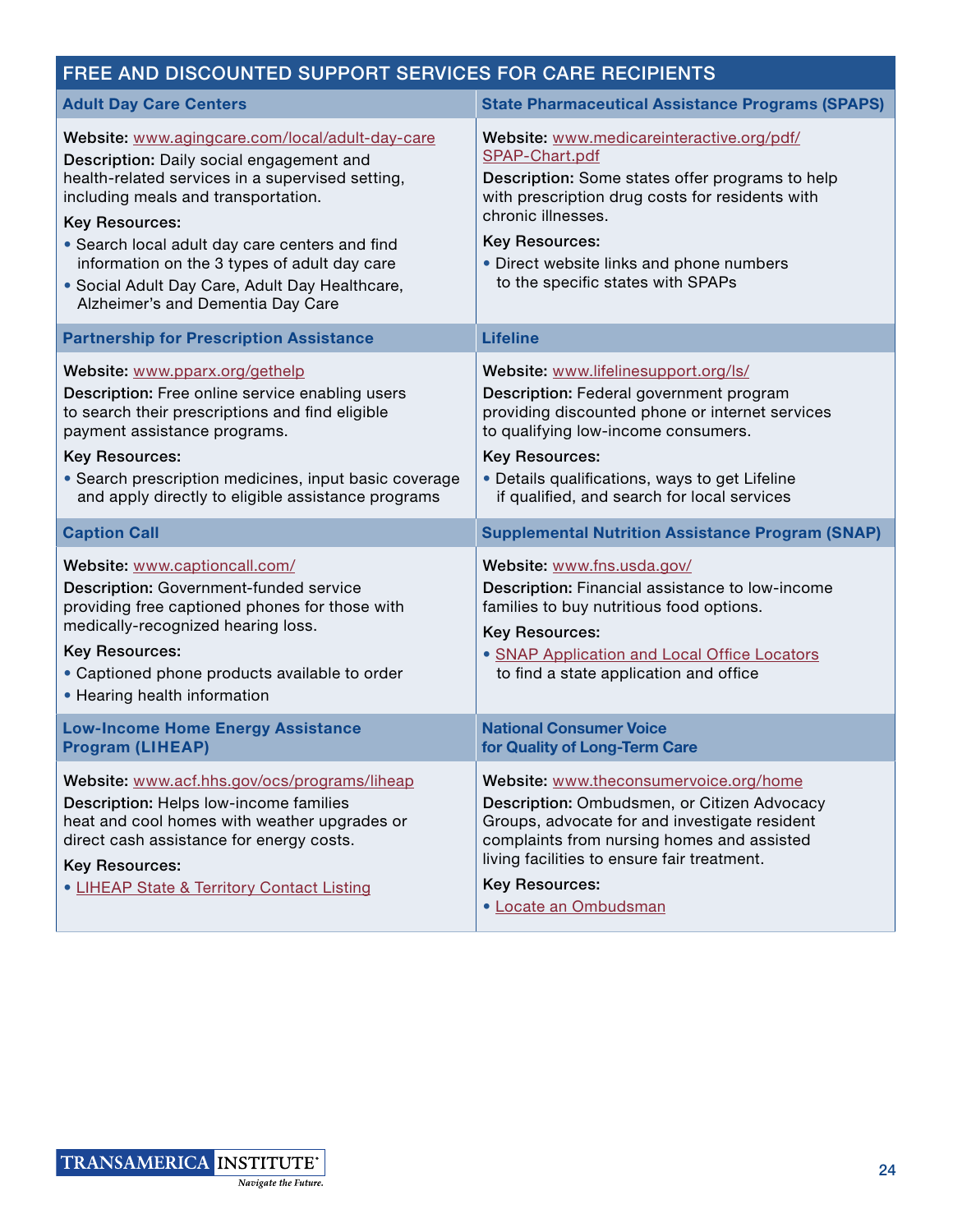- \* NOTE: Definitions are based on the Centers for Medicare & Medicaid Services (CMS) Glossary: <https://www.cms.gov/apps/glossary/default.asp?Letter=S&Language=English>
- 1. Activities of Daily Living (ADL)\* Activities of daily living are basic tasks an individual does on a daily basis such as getting in and out of bed, dressing, bathing, eating and using the bathroom.
- 2. Advance Directive (Healthcare) $* A$  document that discusses how medical decisions should be made in the event that a person loses their ability to make decisions for themselves. Advance Directives vary by each state's law. To view your state's Advance Directives, visit the National Hospice and Palliative Care Organization at:<http://www.caringinfo.org/i4a/pages/index.cfm?pageid=3289>
- 3. Assisted Living\* Residential facilities for senior citizens who live in their own apartment but are provided assistance for daily activities for an additional cost to the monthly rent charge. The range of services offered from facilities varies. To learn more about assisted living laws by state visit: <http://www.assistedliving.com/laws-by-state/>
- 4. Caregiver\* An individual who provides paid or unpaid care to the elderly, disabled or ill by helping with instrumental daily activities such as eating, bathing, etc. Caregivers can be professionally licensed caregivers or can be relatives or friends.
- 5. Dependent Tax Exemption<sup>\*</sup> A caregiver claims the care recipient as a dependent in their income tax return as long as they meet the criteria.
- 6. Disability\* Physical or mental impairment that prevents an individual from fulfilling some or all of the daily living activities. In order to receive cash benefits through Social Security an individual must demonstrate proof of disability. Medicare is available for certain individuals with disabilities who are under the age of 65. However, they must have received Social Security Disability benefits for 24 months or have been diagnosed with End Stage Renal Disease ( ESRD) or Lou Gehrig's disease. There is also a 5 month waiting period between when an individual is determined to be disabled and the time they receive their Social Security Disability benefits.
- 7. Disability Insurance (Old-Age, Survivors, and Disability Insurance-OASDI)\* Is a Social Security social insurance program that provides a monthly cash benefit for retired workers and their families as well as the survivors of deceased workers.
- 8. Discharge Planning\* After an individual has been released from inpatient care such as a hospital, the process of deciding the types of care or services that the individual needs to go through is referred to as discharge planning.
- 9. Dual Eligible<sup>\*</sup> Individuals who qualify for both Medicare Part A (hospital insurance) and Part B (medical insurance) and are also eligible for Medicaid. Full Medicaid benefits include coverage of full or partial co-payments, co-insurance and deductibles.
- 10. Durable Power of Attorney\* A document that allows an individual to appoint a person to serve as an "agent" by enabling them to have authority to act on their behalf. There are two types of legal authority that an individual can designate to an agent: healthcare and finance. A power of attorney for healthcare gives the agent authority to make healthcare related decisions on an individual's behalf. While a power of attorney for finance gives authority to the agent to make both legal and financial decisions on the individual's behalf.
- 11. Eldercare<sup>\*</sup> Consist of a wide-range of services and programs that include both public and private that are designed to help the elderly with housing, health insurance, long-term care among other services.
- 12. Enrollment Period<sup>\*</sup> A set time frame in which an individual who is eligible for Medicare can enroll in a Medicare health plan.
- 13. Family and Medical Leave Act  $(FMLA)^*$  Federal law that requires employers to provide employees with job-protected unpaid leave for medical or family reasons.
- 14. Guardianship When an individual petitions to be a legal guardian for someone who is incapacitated due to age or disability. The individual petitioning the guardianship must go to the court and have the court declare that the person is incompetent to make their own decisions. The court then transfers the responsibility of managing finances, living arrangements, medical decisions, or other task to the petitioner.
- 15. Healthcare Proxy<sup>\*</sup> An individual who has authority to make medical decisions for the care recipient.
- 16. HIPAA (Health Insurance Portability and Accountability  $Act$ )\*  $-$  A law passed in 1996 which guarantees patients' rights and protections against the misuse or disclosure of their health records.

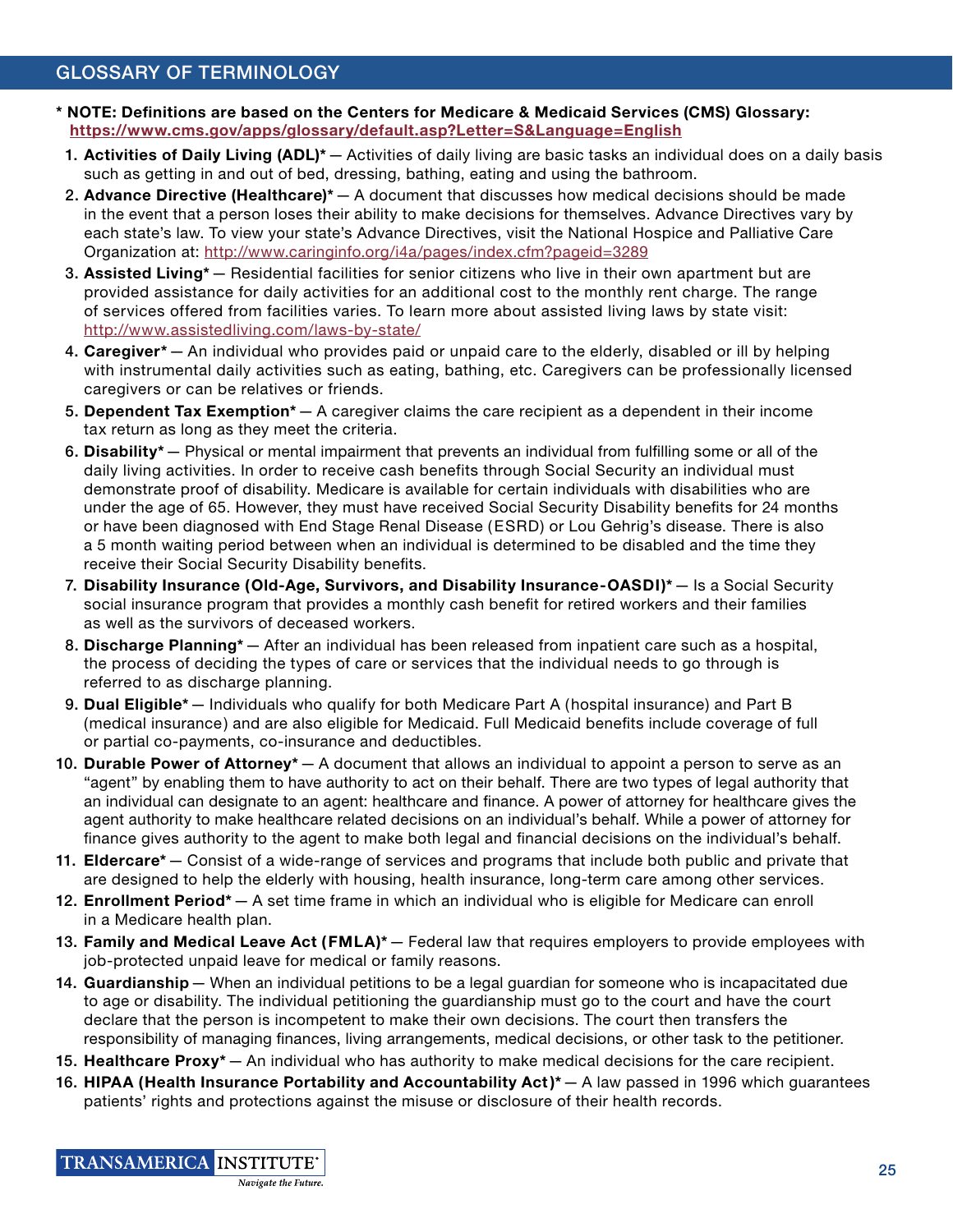## GLOSSARY OF TERMINOLOGY (continued)

- 17. HIPAA Privacy Waiver<sup>\*</sup> A legal document that allows an individual's health information to be disclosed to an authorized third party.
- 18. Home and Community-Based Services (HCBS)\* Provide Medicaid beneficiaries the opportunity to receive services in a community or their own home. It helps the elderly and disabled, developmentally disabled, and certain other disabled adults.
- 19. Home Healthcare<sup>\*</sup> Healthcare services provided to an individual in their home due to an illness or injury. Services include intermittent skilled nursing care, home health aide services, physical therapy, occupational therapy, speech-language therapy, medical social services, durable medical equipment (such as wheelchairs, hospital beds, oxygen, and walkers), medical supplies etc.
- 20. Hospice Care\* Hospice care is end-of-life care for terminally ill patients. The patient receives medical, psychological and spiritual support.
- 21. In-Home Care Aide<sup>\*</sup> Provide care to individuals who are physically or mentally ill, injured, or disabled. The care is provided in the individuals own home or in a living residential care facilities.
- 22. Last Will and Testament A legal document that discusses an individual's final wishes in terms of their possessions and dependents.
- 23. Living Wills<sup>\*</sup> A legal document that outlines the individuals wishes which include end-of-life care decisions or medical treatment options in certain circumstances.
- 24. Living Trust A document that allows the individual or the person named as trustee, to transfer ownership or title of the assets into a trust.
- 25. Medicaid A federal healthcare program that provides health coverage to low-income families, pregnant women, children, the elderly, and people with disabilities.
- 26. Medicare\* A federal health insurance program for individuals age 65 or older or individuals under the age of 65 who have certain disabilities, permanent kidney failure, or amyotrophic lateral sclerosis (Lou Gehrig's disease).
- 27. Medicare Advantage Plan<sup>\*</sup> Health plan offered by private companies that have contracts with Medicare to provide individuals with Part A and Part B benefits.
- 28. Medigap Medicare supplemental insurance that helps pay for health care cost that Medicare does not cover such as copayments, coinsurance, and deductibles, etc.
- 29. Nursing Facility<sup>\*</sup> A facility that includes skilled nursing care and relate services for the rehabilitation of injured, disabled, or ill, or on a regular basis, health related care services.
- 30. Nursing Home\* A residential location that provides individuals who can no longer live on their own, a room, meals, and help with activities of daily living and recreation.
- 31. Open Enrollment Period<sup>\*</sup>  $-$  A period in which you can enroll in a health insurance plan or make changes to their health coverage. During this period, they cannot be denied coverage or charged more due to past or present health problems. Open enrollment for the state health insurance Exchanges runs from November 1st to December 15th. Open enrollment for Medicare begins on October 15th and ends December 7th every year. Outside of the open enrollment period, an individual can only enroll in a health insurance plan if they qualify for special enrollment. An individual can qualify for special enrollment if they have certain life events such as getting married, having a baby, or loosing other health coverage.
- 31. Out of Pocket Cost<sup>\*</sup> Healthcare costs that the patient must pay on your own because they are not covered by Medicare or other insurance.
- 32. Personal Care Agreement An agreement between the care recipient and the caregiver that discusses the services and care that will be provided by the caregiver as well as any monetary compensation, if provided, that the caregiver will receive for those services.
- 33. Power of Attorney<sup>\*</sup> A power of attorney gives you the authority to make financial decisions for someone else, such as signing checks to pay bills, handling tax returns, and selling a home. Unlike a general power of attorney, a durable power of attorney remains in place if the person for whom you are making decisions becomes incapacitated and cannot make decisions for himself or herself and it stays effective until that person dies or until they decide to revoke it.
- 34. Skilled Nursing Facility<sup>\*</sup> A facility that provides inpatient skilled nursing care and related services to patients who require medical, nursing, or rehabilitative services.